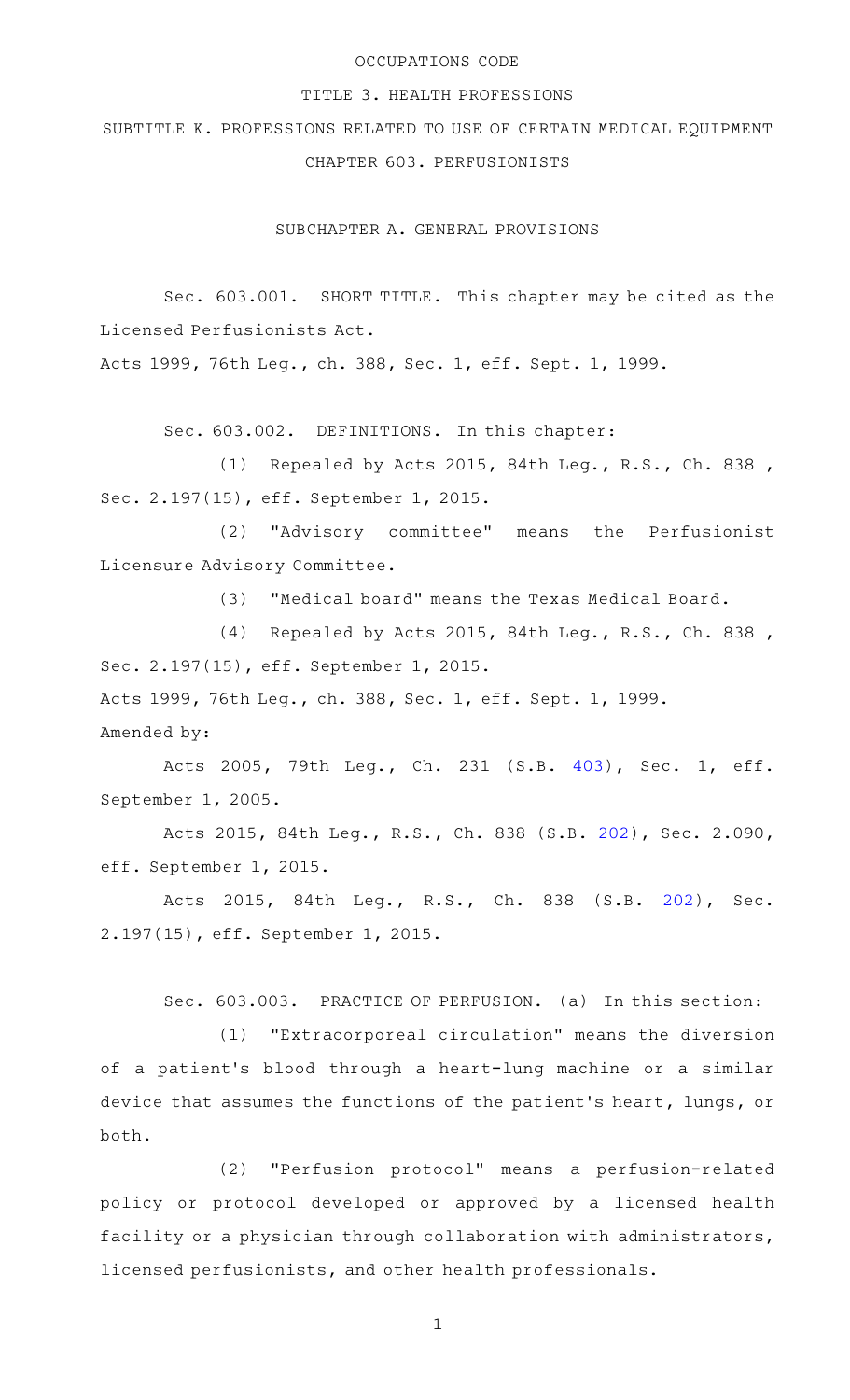(b) A person practices perfusion under this chapter when the person performs activities necessary to:

(1) support, treat, measure, or supplement the cardiovascular, circulatory, or respiratory system, or a combination of those activities; or

(2) ensure the safe management of physiologic functions by monitoring the parameters of the systems under the order and supervision of a licensed physician.

(c) The practice of perfusion includes:

(1) using extracorporeal circulation, cardiopulmonary support techniques, and other therapeutic and diagnostic technologies;

(2) performing counterpulsation, ventricular assistance, autotransfusion, blood conservation techniques, administration of cardioplegia, and isolated limb perfusion;

(3) using techniques involving blood management, advanced life support, and other related functions; and

(4) in performing the acts described in this subdivision:

 $(A)$  administering:

(i) pharmacological and therapeutic agents; or

(ii) blood products or anesthetic agents through the extracorporeal circuit or through an intravenous line as ordered by a physician;

(B) performing and using anticoagulation analysis, physiologic analysis, blood gas and chemistry analysis, hematocrit analysis, hypothermia, hyperthermia, hemoconcentration, and hemodilution; and

(C) observing signs and symptoms related to perfusion services, determining whether the signs and symptoms exhibit abnormal characteristics, and implementing appropriate reporting, perfusion protocols, or changes in or the initiation of emergency procedures.

Acts 1999, 76th Leg., ch. 388, Sec. 1, eff. Sept. 1, 1999.

Sec. 603.004. APPLICATION OF CHAPTER. This chapter does not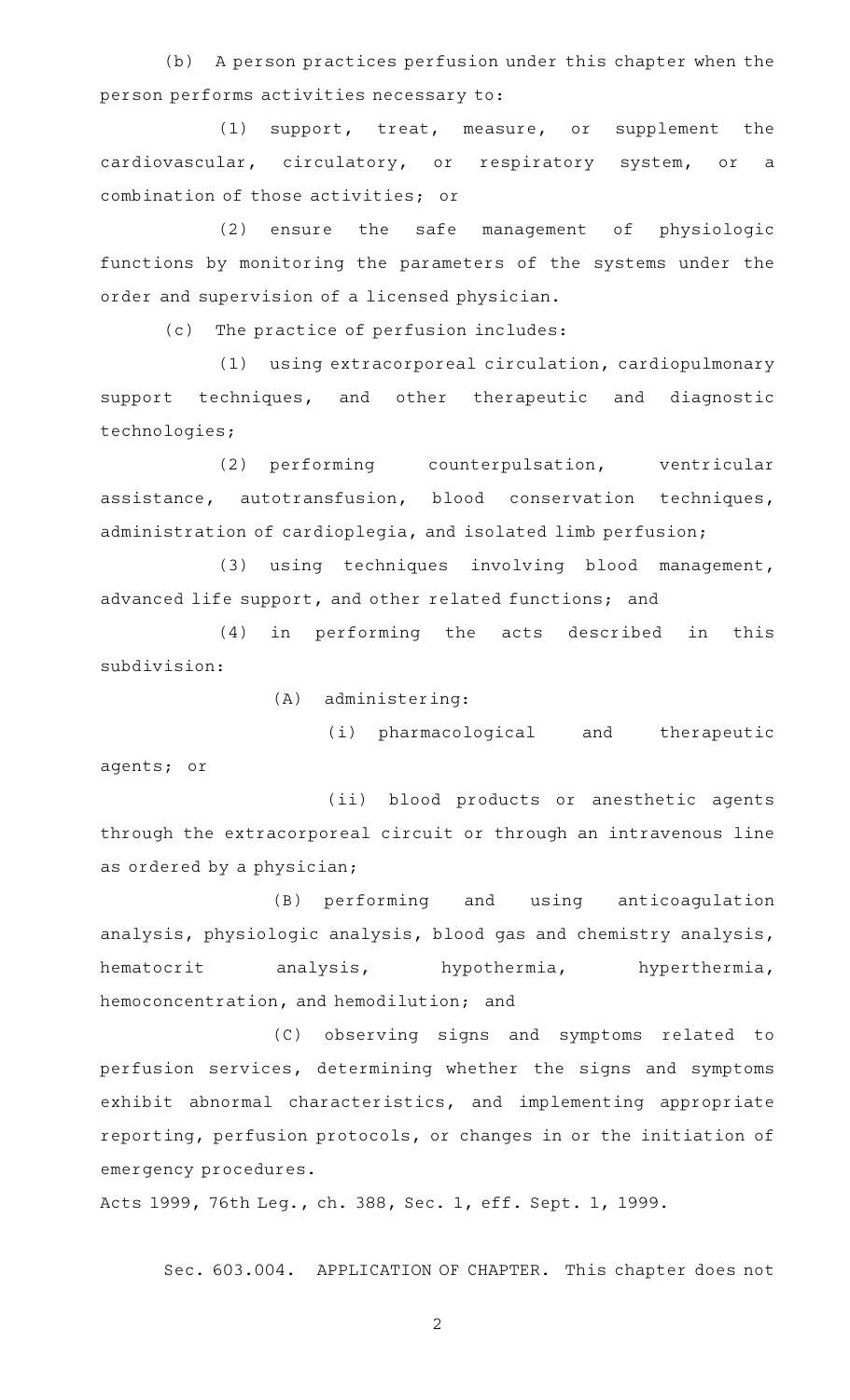apply to:

(1) a qualified perfusionist employed by the United States government while discharging official duties;

(2) a person licensed by another health professional licensing board if the person:

(A) does not directly or indirectly represent to the public that the person is licensed under this chapter and does not use a name, title, or other designation indicating that the person is licensed under this chapter; and

(B) confines the scope of the person's practice to that authorized by the law under which the person is licensed as a health professional;

(3) a student enrolled in an accredited perfusion education program if the perfusion services performed by the student:

(A) are an integral part of the student's course of study; and

(B) are directly supervised by a licensed perfusionist who:

 $(i)$  is assigned to supervise the student;

and

(ii) is on duty and immediately available in the assigned patient care area;

(4) a person who successfully completes an approved perfusion education program but has not been issued a provisional license under Section [603.259](http://www.statutes.legis.state.tx.us/GetStatute.aspx?Code=OC&Value=603.259) if the person:

(A) complies with Section  $603.259(c)$  $603.259(c)$ ; and

(B) receives a provisional license not later than the 180th day after the date the person successfully completes the program; or

(5) a person performing autotransfusion or blood conservation techniques under the supervision of a licensed physician.

Acts 1999, 76th Leg., ch. 388, Sec. 1, eff. Sept. 1, 1999. Amended by:

Acts 2005, 79th Leg., Ch. 231 (S.B. [403\)](http://www.legis.state.tx.us/tlodocs/79R/billtext/html/SB00403F.HTM), Sec. 2, eff. September 1, 2005.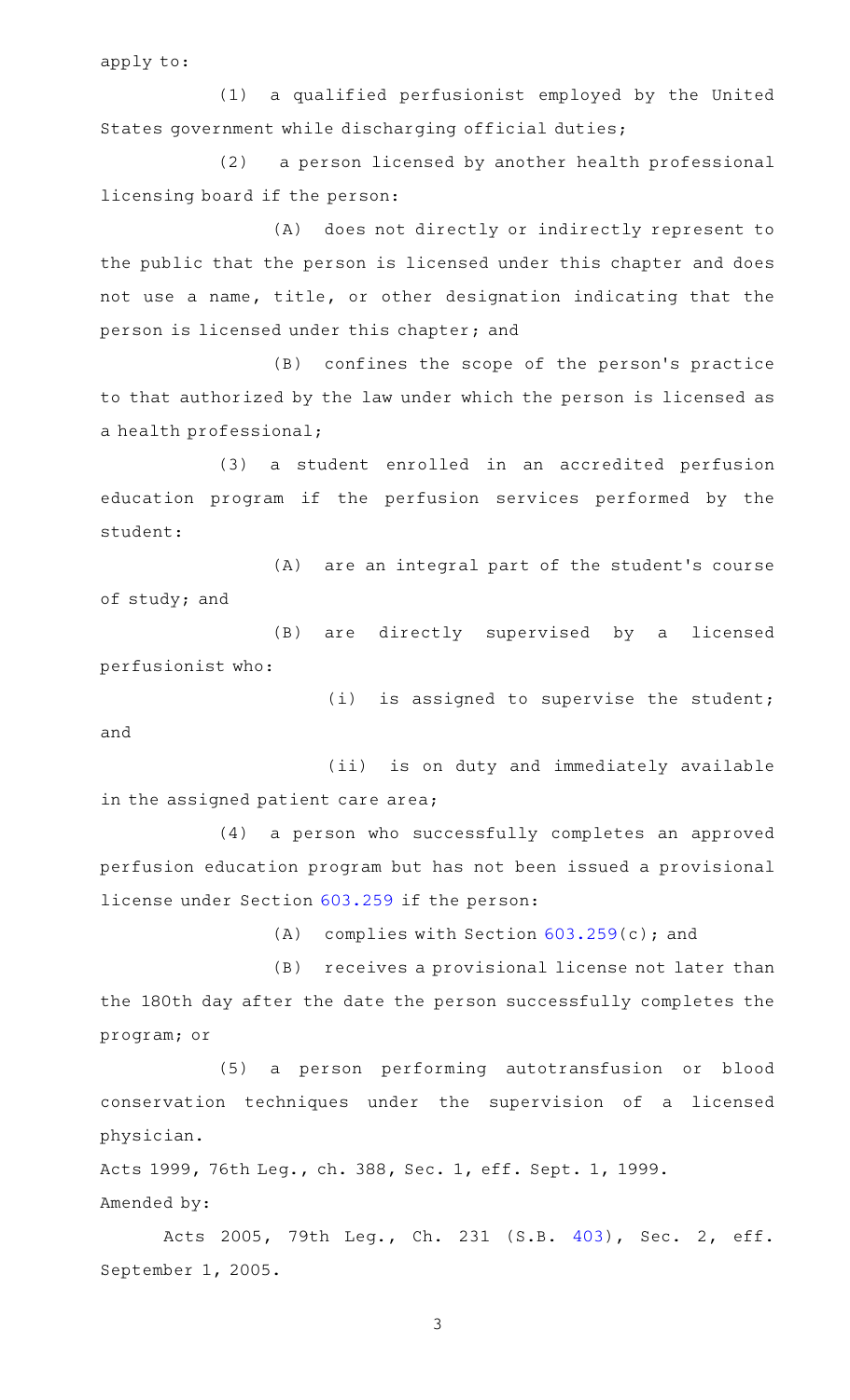Sec. 603.006. APPLICABILITY OF OTHER LAW. Chapter [2110](http://www.statutes.legis.state.tx.us/GetStatute.aspx?Code=GV&Value=2110), Government Code, does not apply to the advisory committee. Added by Acts 2005, 79th Leg., Ch. 231 (S.B. [403](http://www.legis.state.tx.us/tlodocs/79R/billtext/html/SB00403F.HTM)), Sec. 4, eff. September 1, 2005.

Amended by:

Acts 2015, 84th Leg., R.S., Ch. 838 (S.B. [202](http://www.legis.state.tx.us/tlodocs/84R/billtext/html/SB00202F.HTM)), Sec. 2.091, eff. September 1, 2015.

SUBCHAPTER B. PERFUSIONIST LICENSURE ADVISORY COMMITTEE

Sec. 603.051. ADVISORY COMMITTEE MEMBERSHIP. (a) The advisory committee is an informal advisory committee to the medical board. The advisory committee has no independent rulemaking authority.

 $(a-1)$  The advisory committee consists of seven members appointed by the president of the medical board as follows:

(1) four perfusionists licensed in this state who each have at least five years of experience as a perfusionist;

(2) two physicians licensed in this state who supervise perfusionists; and

 $(3)$  one member who represents the public.

(b) Appointments to the advisory committee shall reflect the historical and cultural diversity of the inhabitants of this state.

(c) Appointments to the advisory committee shall be made without regard to the race, color, disability, sex, religion, age, or national origin of the appointee.

Acts 1999, 76th Leg., ch. 388, Sec. 1, eff. Sept. 1, 1999.

Amended by:

Acts 2005, 79th Leg., Ch. 231 (S.B. [403\)](http://www.legis.state.tx.us/tlodocs/79R/billtext/html/SB00403F.HTM), Sec. 6, eff. September 1, 2005.

Acts 2015, 84th Leg., R.S., Ch. 1 (S.B. [219](http://www.legis.state.tx.us/tlodocs/84R/billtext/html/SB00219F.HTM)), Sec. 5.161, eff. April 2, 2015.

Acts 2015, 84th Leg., R.S., Ch. 838 (S.B. [202](http://www.legis.state.tx.us/tlodocs/84R/billtext/html/SB00202F.HTM)), Sec. 2.093, eff. September 1, 2015.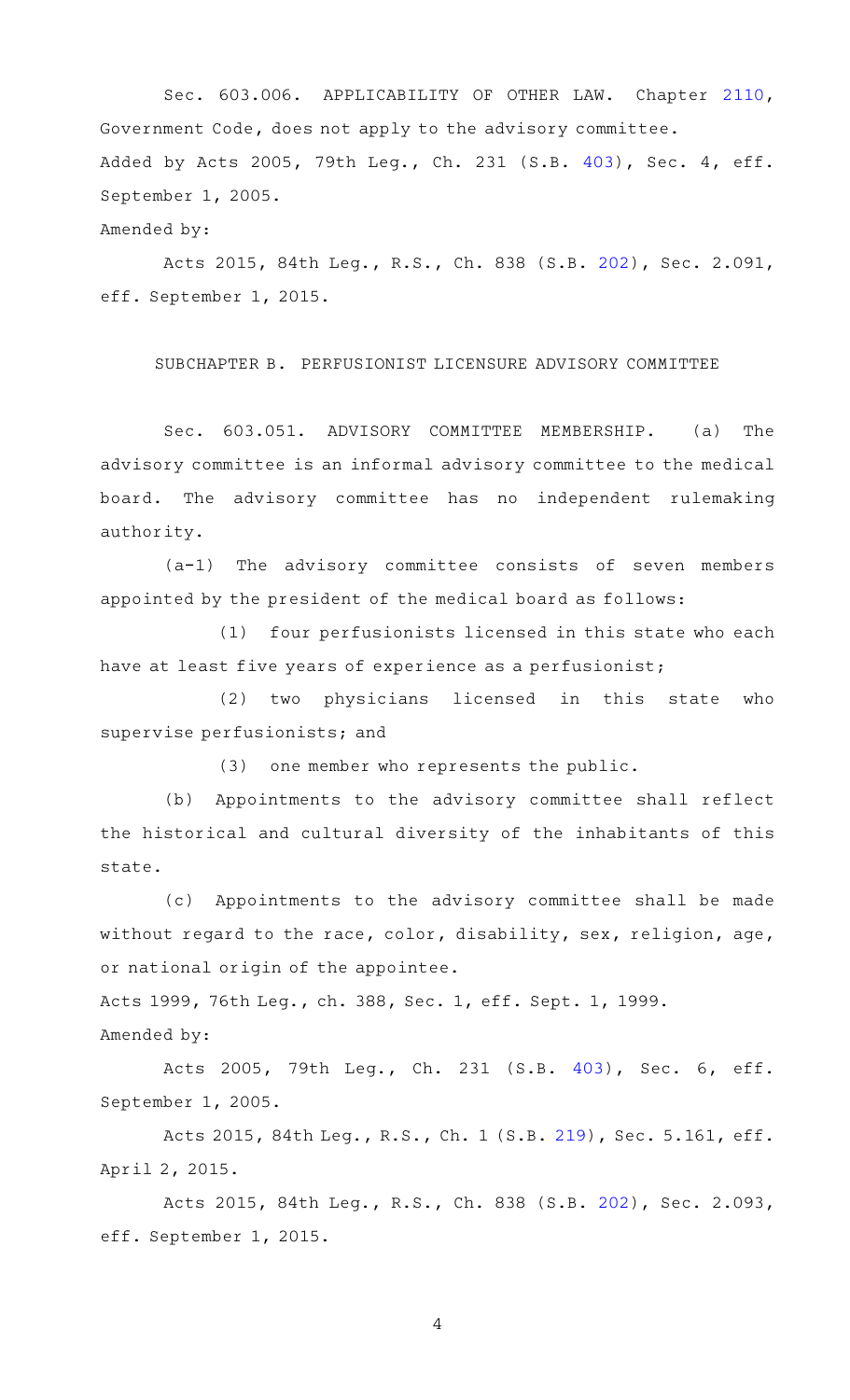Sec. 603.0511. PUBLIC MEMBER ELIGIBILITY. A person may not be a public member of the advisory committee if the person or the person 's spouse:

 $(1)$  is registered, certified, or licensed by a regulatory agency in a health care profession;

(2) is employed by or participates in the management of a business entity or other organization regulated by or receiving money from the medical board;

(3) owns or controls, directly or indirectly, more than a 10 percent interest in a business entity or other organization regulated by or receiving money from the medical board; or

 $(4)$  uses or receives a substantial amount of tangible goods, services, or money from the medical board other than compensation or reimbursement authorized by law for advisory committee membership, attendance, or expenses.

Added by Acts 2005, 79th Leg., Ch. 231 (S.B. [403](http://www.legis.state.tx.us/tlodocs/79R/billtext/html/SB00403F.HTM)), Sec. 7, eff. September 1, 2005.

Amended by:

Acts 2015, 84th Leg., R.S., Ch. 838 (S.B. [202](http://www.legis.state.tx.us/tlodocs/84R/billtext/html/SB00202F.HTM)), Sec. 2.094, eff. September 1, 2015.

Sec. 603.052. MEMBERSHIP AND EMPLOYEE RESTRICTIONS. (a) In this section, "Texas trade association" means a cooperative and voluntarily joined statewide association of business or professional competitors in this state designed to assist its members and its industry or profession in dealing with mutual business or professional problems and in promoting their common interests.

(b) A person may not be an advisory committee member if:

 $(1)$  the person is an officer, employee, or paid consultant of a Texas trade association in the field of health care; or

 $(2)$  the person's spouse is an officer, manager, or paid consultant of a Texas trade association in the field of health care.

(c) A person may not be a member of the advisory committee or act as the general counsel to the advisory committee if the person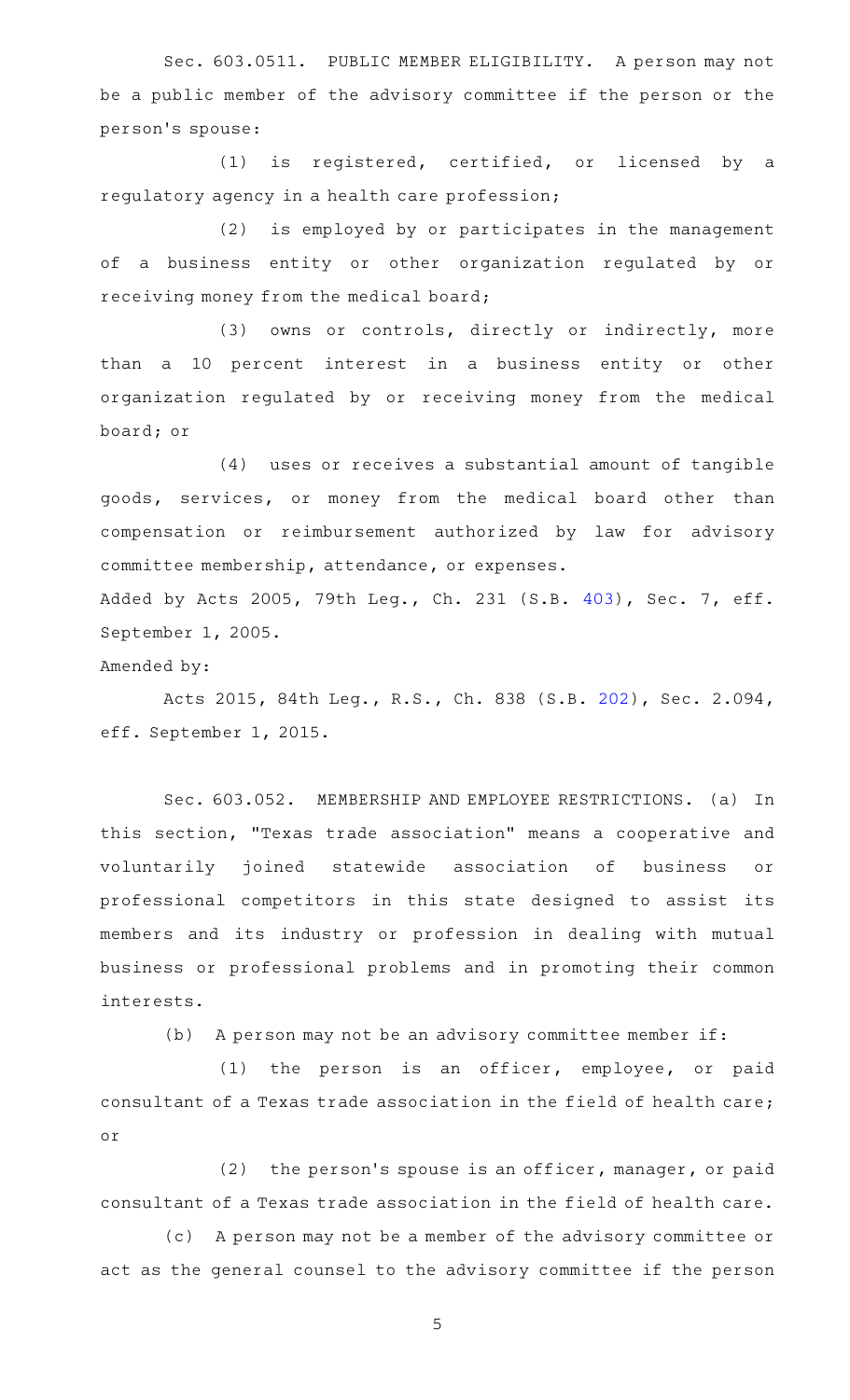is required to register as a lobbyist under Chapter [305](http://www.statutes.legis.state.tx.us/GetStatute.aspx?Code=GV&Value=305), Government Code, because of the person's activities for compensation on behalf of a profession related to the operation of the advisory committee or medical board.

Acts 1999, 76th Leg., ch. 388, Sec. 1, eff. Sept. 1, 1999. Amended by:

Acts 2005, 79th Leg., Ch. 231 (S.B. [403\)](http://www.legis.state.tx.us/tlodocs/79R/billtext/html/SB00403F.HTM), Sec. 8, eff. September 1, 2005.

Acts 2015, 84th Leg., R.S., Ch. 838 (S.B. [202](http://www.legis.state.tx.us/tlodocs/84R/billtext/html/SB00202F.HTM)), Sec. 2.095, eff. September 1, 2015.

Sec. 603.053. TERMS; VACANCY. (a) Members of the advisory committee serve two-year terms. The terms of the members expire on February 1 of each odd-numbered year.

(b) If a vacancy occurs during a member's term, the president of the medical board shall appoint a person to serve for the unexpired term.

Acts 1999, 76th Leg., ch. 388, Sec. 1, eff. Sept. 1, 1999. Amended by:

Acts 2005, 79th Leg., Ch. 231 (S.B. [403\)](http://www.legis.state.tx.us/tlodocs/79R/billtext/html/SB00403F.HTM), Sec. 9, eff. September 1, 2005.

Acts 2015, 84th Leg., R.S., Ch. 838 (S.B. [202](http://www.legis.state.tx.us/tlodocs/84R/billtext/html/SB00202F.HTM)), Sec. 2.096, eff. September 1, 2015.

Sec. 603.054. GROUNDS FOR REMOVAL.

(a) It is a ground for removal from the advisory committee that a member:

(1) does not have at the time of taking office the qualifications required by Section [603.051;](http://www.statutes.legis.state.tx.us/GetStatute.aspx?Code=OC&Value=603.051)

(2) does not maintain during service on the advisory committee the qualifications required by Section [603.051;](http://www.statutes.legis.state.tx.us/GetStatute.aspx?Code=OC&Value=603.051)

(3) is ineligible for membership under Section [603.0511](http://www.statutes.legis.state.tx.us/GetStatute.aspx?Code=OC&Value=603.0511) or [603.052](http://www.statutes.legis.state.tx.us/GetStatute.aspx?Code=OC&Value=603.052); or

 $(4)$  cannot, because of illness or disability, discharge the member 's duties for a substantial part of the member 's term.

(b) The validity of an action of the advisory committee is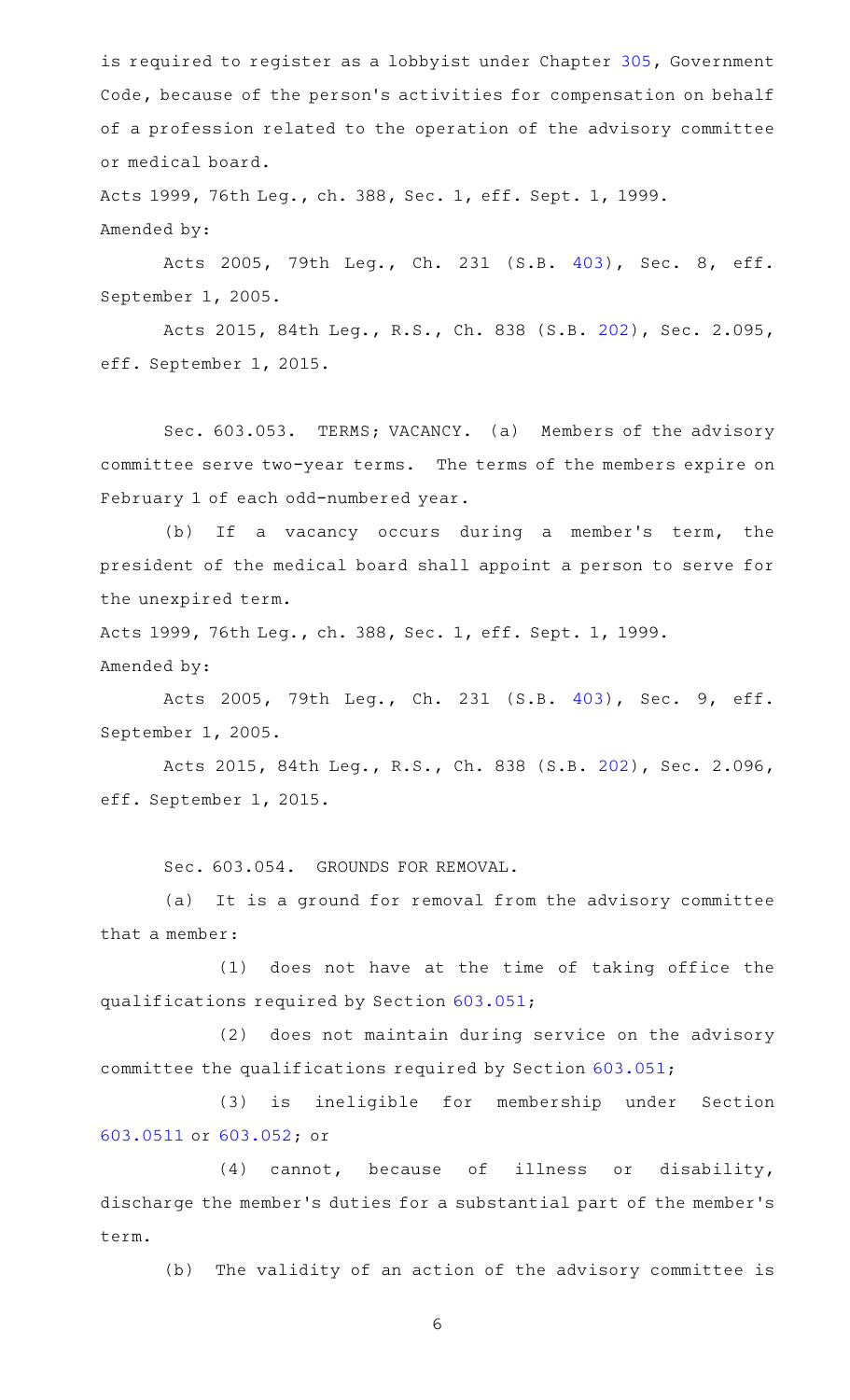not affected by the fact that it is taken when a ground for removal of a member of the advisory committee exists.

(c) Repealed by Acts 2015, 84th Leg., R.S., Ch. 838 , Sec. 2.197(17), eff. September 1, 2015. Acts 1999, 76th Leg., ch. 388, Sec. 1, eff. Sept. 1, 1999. Amended by:

Acts 2005, 79th Leg., Ch. 231 (S.B. [403\)](http://www.legis.state.tx.us/tlodocs/79R/billtext/html/SB00403F.HTM), Sec. 10, eff. September 1, 2005.

Acts 2015, 84th Leg., R.S., Ch. 838 (S.B. [202](http://www.legis.state.tx.us/tlodocs/84R/billtext/html/SB00202F.HTM)), Sec. 2.097, eff. September 1, 2015.

Acts 2015, 84th Leg., R.S., Ch. 838 (S.B. [202\)](http://www.legis.state.tx.us/tlodocs/84R/billtext/html/SB00202F.HTM), Sec. 2.197(17), eff. September 1, 2015.

Sec. 603.055. REIMBURSEMENT. A member is entitled to reimbursement for expenses as provided by the General Appropriations Act.

Acts 1999, 76th Leg., ch. 388, Sec. 1, eff. Sept. 1, 1999. Amended by:

Acts 2005, 79th Leg., Ch. 231 (S.B. [403\)](http://www.legis.state.tx.us/tlodocs/79R/billtext/html/SB00403F.HTM), Sec. 11, eff. September 1, 2005.

Sec. 603.056. OFFICERS. (a) The president of the medical board shall designate biennially an advisory committee member as the presiding officer of the advisory committee to serve in that capacity at the will of the president.

(b) The advisory committee may appoint additional officers as necessary.

Acts 1999, 76th Leg., ch. 388, Sec. 1, eff. Sept. 1, 1999.

Amended by:

Acts 2005, 79th Leg., Ch. 231 (S.B. [403\)](http://www.legis.state.tx.us/tlodocs/79R/billtext/html/SB00403F.HTM), Sec. 12, eff. September 1, 2005.

Acts 2015, 84th Leg., R.S., Ch. 838 (S.B. [202](http://www.legis.state.tx.us/tlodocs/84R/billtext/html/SB00202F.HTM)), Sec. 2.098, eff. September 1, 2015.

Sec. 603.057. MEETINGS. The advisory committee shall meet as requested by the medical board. A meeting may be held by telephone conference call.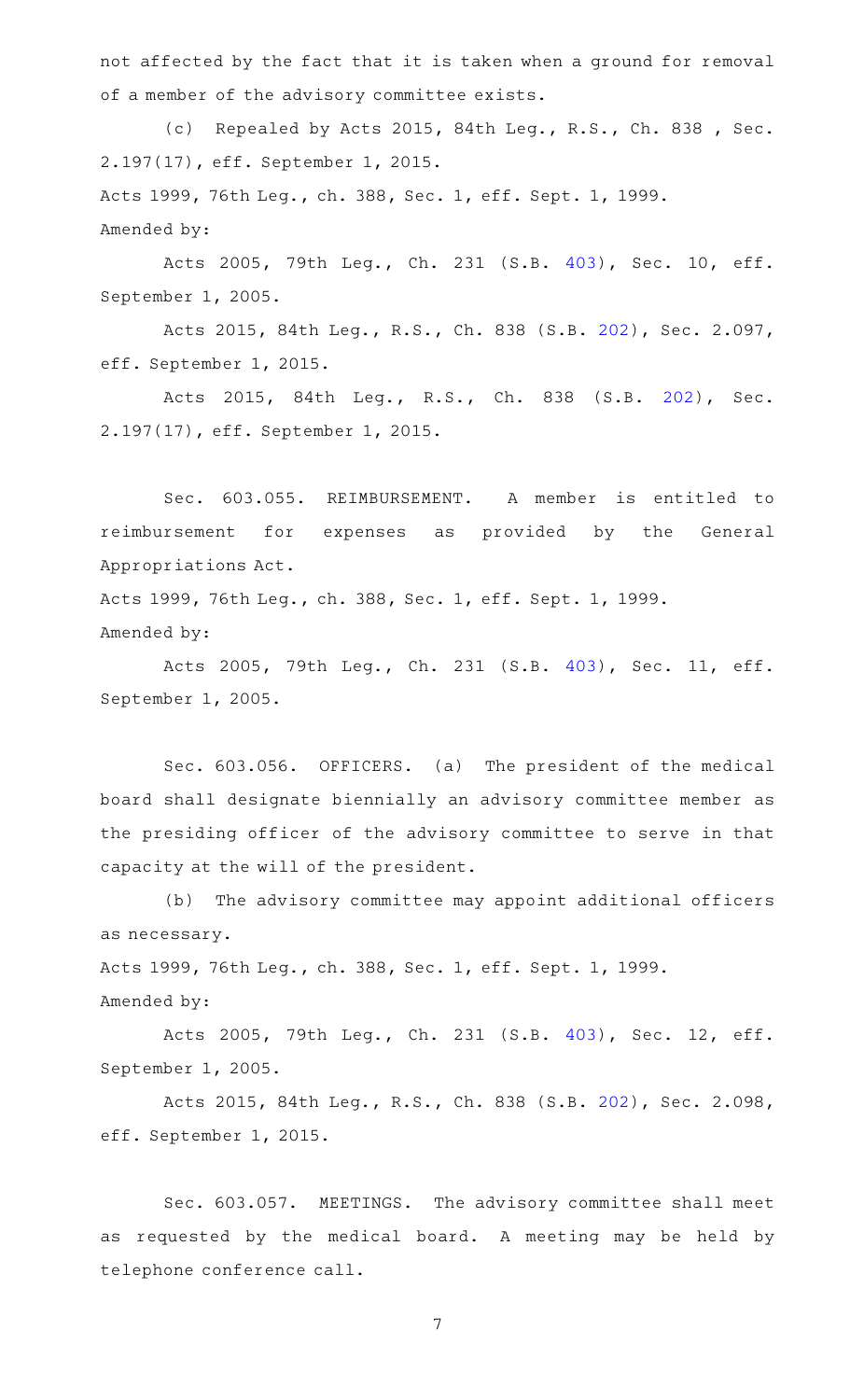Acts 1999, 76th Leg., ch. 388, Sec. 1, eff. Sept. 1, 1999. Amended by:

Acts 2005, 79th Leg., Ch. 231 (S.B. [403\)](http://www.legis.state.tx.us/tlodocs/79R/billtext/html/SB00403F.HTM), Sec. 13, eff. September 1, 2005.

Acts 2015, 84th Leg., R.S., Ch. 838 (S.B. [202](http://www.legis.state.tx.us/tlodocs/84R/billtext/html/SB00202F.HTM)), Sec. 2.099, eff. September 1, 2015.

# SUBCHAPTER D. MEDICAL BOARD POWERS AND DUTIES

Sec. 603.151. GENERAL POWERS AND DUTIES. The medical board shall:

(1) establish the qualifications for a perfusionist to practice in this state, including rules governing character and conduct for applicants or license holders and fitness of applicants or license holders to practice;

(2) issue, revoke, restrict, suspend, deny, cancel, or accept the surrender of a license;

(3) charge fees that are reasonable and necessary to cover the costs of administering this chapter;

(4) establish requirements for an examination for a license under this chapter;

(5) establish minimum education and training requirements necessary for a license under this chapter;

(6) prescribe the application form for a license under this chapter;

 $(7)$  adopt and publish a code of ethics;

(8) establish procedural rules governing investigations, informal hearings, the issuance of cease and desist orders, and disciplinary sanctions;

(9) conduct informal hearings concerning violations of this chapter or rules adopted under this chapter;

(10) issue disciplinary sanctions, including agreed orders and non-disciplinary remedial plans; and

(11) establish procedures for making a confidential referral to the Texas Physician Health Program established under Chapter [167](http://www.statutes.legis.state.tx.us/GetStatute.aspx?Code=OC&Value=167), and for requiring participation in the program as a prerequisite for issuing or maintaining a license under this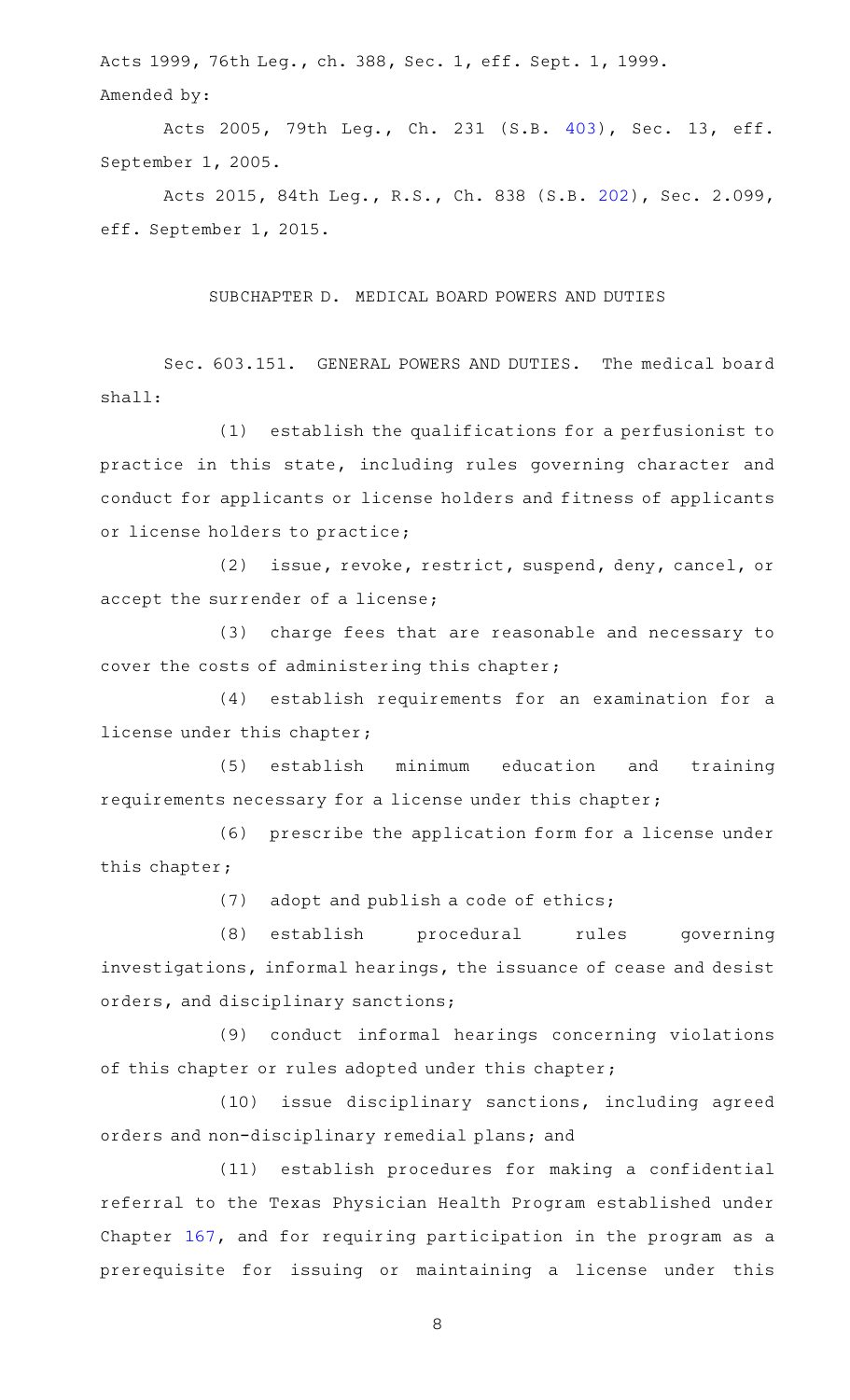chapter.

Acts 1999, 76th Leg., ch. 388, Sec. 1, eff. Sept. 1, 1999. Amended by:

Acts 2005, 79th Leg., Ch. 231 (S.B. [403\)](http://www.legis.state.tx.us/tlodocs/79R/billtext/html/SB00403F.HTM), Sec. 20, eff. September 1, 2005.

Acts 2015, 84th Leg., R.S., Ch. 1 (S.B. [219](http://www.legis.state.tx.us/tlodocs/84R/billtext/html/SB00219F.HTM)), Sec. 5.165, eff. April 2, 2015.

Acts 2015, 84th Leg., R.S., Ch. 838 (S.B. [202](http://www.legis.state.tx.us/tlodocs/84R/billtext/html/SB00202F.HTM)), Sec. 2.101, eff. September 1, 2015.

Sec. 603.152. GENERAL RULEMAKING AUTHORITY. The medical board may adopt rules necessary to:

 $(1)$  regulate the practice of perfusion;

(2) enforce this chapter; and

(3) perform medical board duties under this chapter. Acts 1999, 76th Leg., ch. 388, Sec. 1, eff. Sept. 1, 1999. Amended by:

Acts 2005, 79th Leg., Ch. 231 (S.B. [403\)](http://www.legis.state.tx.us/tlodocs/79R/billtext/html/SB00403F.HTM), Sec. 21, eff. September 1, 2005.

Acts 2015, 84th Leg., R.S., Ch. 838 (S.B. [202](http://www.legis.state.tx.us/tlodocs/84R/billtext/html/SB00202F.HTM)), Sec. 2.102, eff. September 1, 2015.

Sec. 603.153. RULES RESTRICTING ADVERTISING OR COMPETITIVE BIDDING. (a) The medical board may not adopt a rule restricting advertising or competitive bidding by a person regulated by the medical board under this chapter except to prohibit a false, misleading, or deceptive practice.

(b) The medical board may not include in rules to prohibit a false, misleading, or deceptive practice by a person regulated by the medical board under this chapter a rule that:

(1) restricts the person's use of any medium for advertising;

(2) restricts the person's personal appearance or use of the person's voice in an advertisement;

(3) relates to the size or duration of any advertisement by the person; or

(4) restricts the use by the person of a trade name in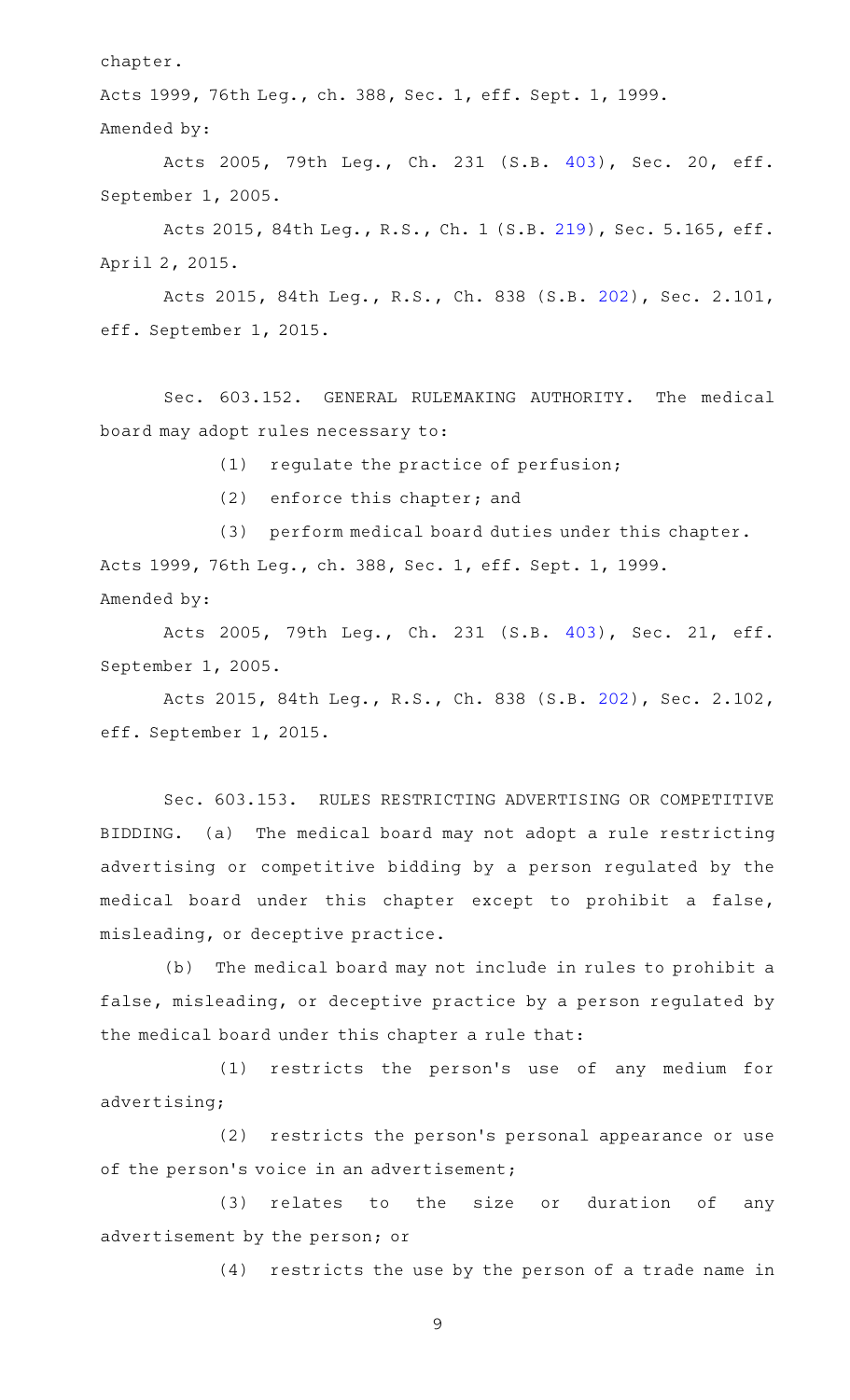advertising.

Acts 1999, 76th Leg., ch. 388, Sec. 1, eff. Sept. 1, 1999. Amended by:

Acts 2005, 79th Leg., Ch. 231 (S.B. [403\)](http://www.legis.state.tx.us/tlodocs/79R/billtext/html/SB00403F.HTM), Sec. 22, eff. September 1, 2005.

Acts 2015, 84th Leg., R.S., Ch. 1 (S.B. [219](http://www.legis.state.tx.us/tlodocs/84R/billtext/html/SB00219F.HTM)), Sec. 5.166, eff. April 2, 2015.

Acts 2015, 84th Leg., R.S., Ch. 838 (S.B. [202](http://www.legis.state.tx.us/tlodocs/84R/billtext/html/SB00202F.HTM)), Sec. 2.103, eff. September 1, 2015.

Sec. 603.1535. RULES ON CONSEQUENCES OF CRIMINAL CONVICTION. (a) The medical board shall adopt rules necessary to comply with Chapter [53,](http://www.statutes.legis.state.tx.us/GetStatute.aspx?Code=OC&Value=53) except to the extent the requirements of this chapter are stricter than the requirements of Chapter [53.](http://www.statutes.legis.state.tx.us/GetStatute.aspx?Code=OC&Value=53)

(b) In rules under this section, the medical board shall list the specific offenses for which a conviction would constitute grounds for the medical board to take action under Section [53.021](http://www.statutes.legis.state.tx.us/GetStatute.aspx?Code=OC&Value=53.021). Added by Acts 2005, 79th Leg., Ch. 231 (S.B. [403](http://www.legis.state.tx.us/tlodocs/79R/billtext/html/SB00403F.HTM)), Sec. 23, eff. September 1, 2005.

Amended by:

Acts 2015, 84th Leg., R.S., Ch. 1 (S.B. [219](http://www.legis.state.tx.us/tlodocs/84R/billtext/html/SB00219F.HTM)), Sec. 5.167, eff. April 2, 2015.

Acts 2015, 84th Leg., R.S., Ch. 838 (S.B. [202](http://www.legis.state.tx.us/tlodocs/84R/billtext/html/SB00202F.HTM)), Sec. 2.104, eff. September 1, 2015.

Sec. 603.154. FEES. (a) The medical board shall set fees in amounts reasonable and necessary to cover the costs of administering this chapter.

(b) Repealed by Acts 2015, 84th Leg., R.S., Ch. 838 (S.B. 202), Sec. 2.197(20), eff. September 1, 2015. Acts 1999, 76th Leg., ch. 388, Sec. 1, eff. Sept. 1, 1999. Amended by:

Acts 2005, 79th Leg., Ch. 231 (S.B. [403\)](http://www.legis.state.tx.us/tlodocs/79R/billtext/html/SB00403F.HTM), Sec. 24, eff. September 1, 2005.

Acts 2015, 84th Leg., R.S., Ch. 1 (S.B. [219](http://www.legis.state.tx.us/tlodocs/84R/billtext/html/SB00219F.HTM)), Sec. 5.168, eff. April 2, 2015.

Acts 2015, 84th Leg., R.S., Ch. 838 (S.B. [202](http://www.legis.state.tx.us/tlodocs/84R/billtext/html/SB00202F.HTM)), Sec. 2.105,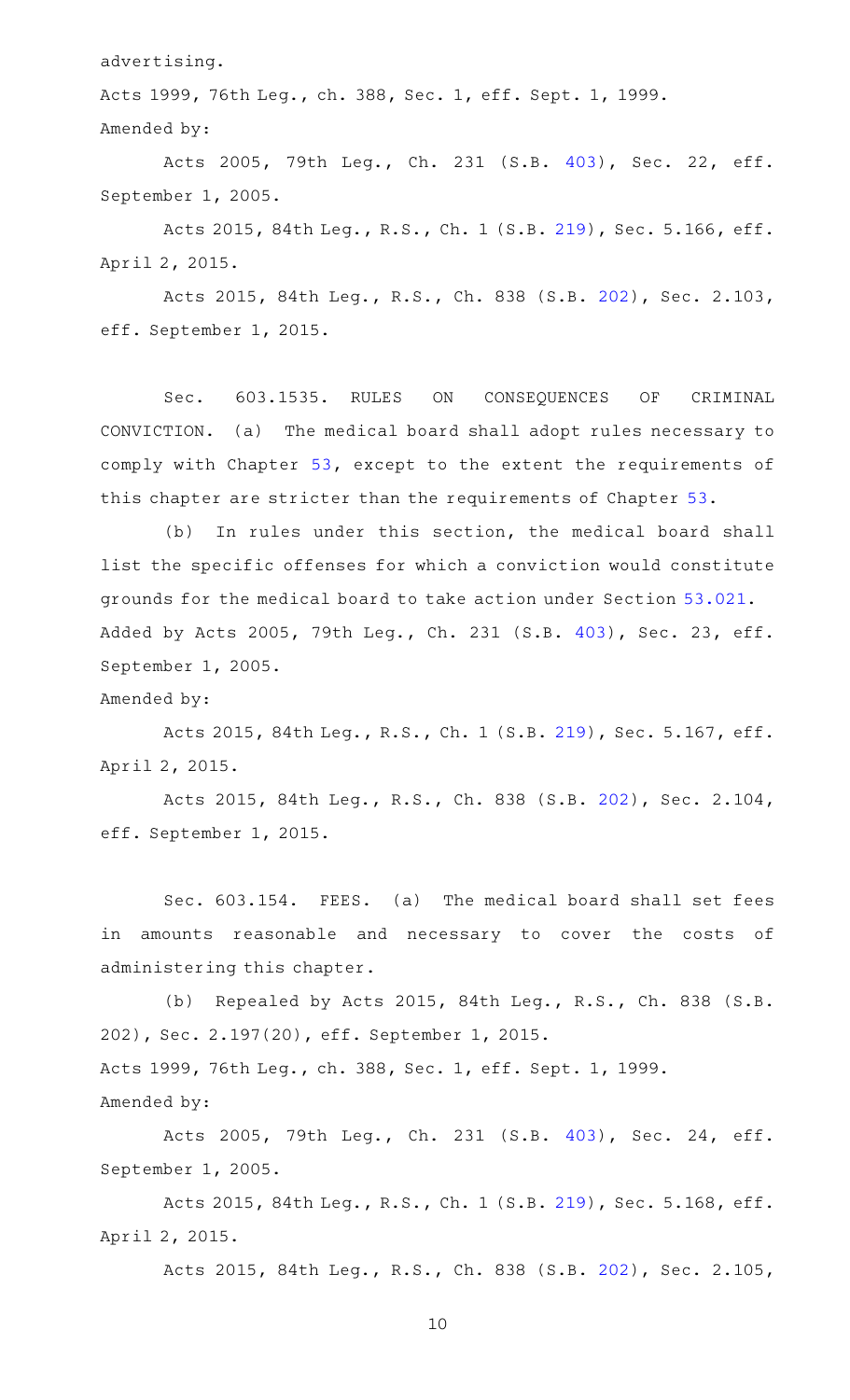eff. September 1, 2015.

Acts 2015, 84th Leg., R.S., Ch. 838 (S.B. [202\)](http://www.legis.state.tx.us/tlodocs/84R/billtext/html/SB00202F.HTM), Sec. 2.197(20), eff. September 1, 2015.

Sec. 603.155. DUTIES REGARDING COMPLAINTS. (a) The medical board by rule shall:

(1) adopt a form to standardize information concerning complaints made to the medical board; and

(2) prescribe information to be provided to a person when the person files a complaint with the medical board.

(b) The medical board shall provide reasonable assistance to a person who wishes to file a complaint with the medical board. Acts 1999, 76th Leg., ch. 388, Sec. 1, eff. Sept. 1, 1999. Amended by:

Acts 2005, 79th Leg., Ch. 231 (S.B. [403\)](http://www.legis.state.tx.us/tlodocs/79R/billtext/html/SB00403F.HTM), Sec. 25, eff. September 1, 2005.

Acts 2015, 84th Leg., R.S., Ch. 838 (S.B. [202](http://www.legis.state.tx.us/tlodocs/84R/billtext/html/SB00202F.HTM)), Sec. 2.106, eff. September 1, 2015.

Sec. 603.156. REGISTRY. The medical board shall prepare a registry of licensed perfusionists and provisionally licensed perfusionists that is available to the public, license holders, and appropriate state agencies.

Acts 1999, 76th Leg., ch. 388, Sec. 1, eff. Sept. 1, 1999. Amended by:

Acts 2005, 79th Leg., Ch. 231 (S.B. [403\)](http://www.legis.state.tx.us/tlodocs/79R/billtext/html/SB00403F.HTM), Sec. 26, eff. September 1, 2005.

Acts 2015, 84th Leg., R.S., Ch. 838 (S.B. [202](http://www.legis.state.tx.us/tlodocs/84R/billtext/html/SB00202F.HTM)), Sec. 2.107, eff. September 1, 2015.

SUBCHAPTER E. PUBLIC INTEREST INFORMATION AND COMPLAINT PROCEDURES

Sec. 603.201. PUBLIC INTEREST INFORMATION. (a) The medical board shall prepare information of consumer interest describing the profession of perfusion, the regulatory functions of the medical board, and the procedures by which consumer complaints are filed with and resolved by the medical board.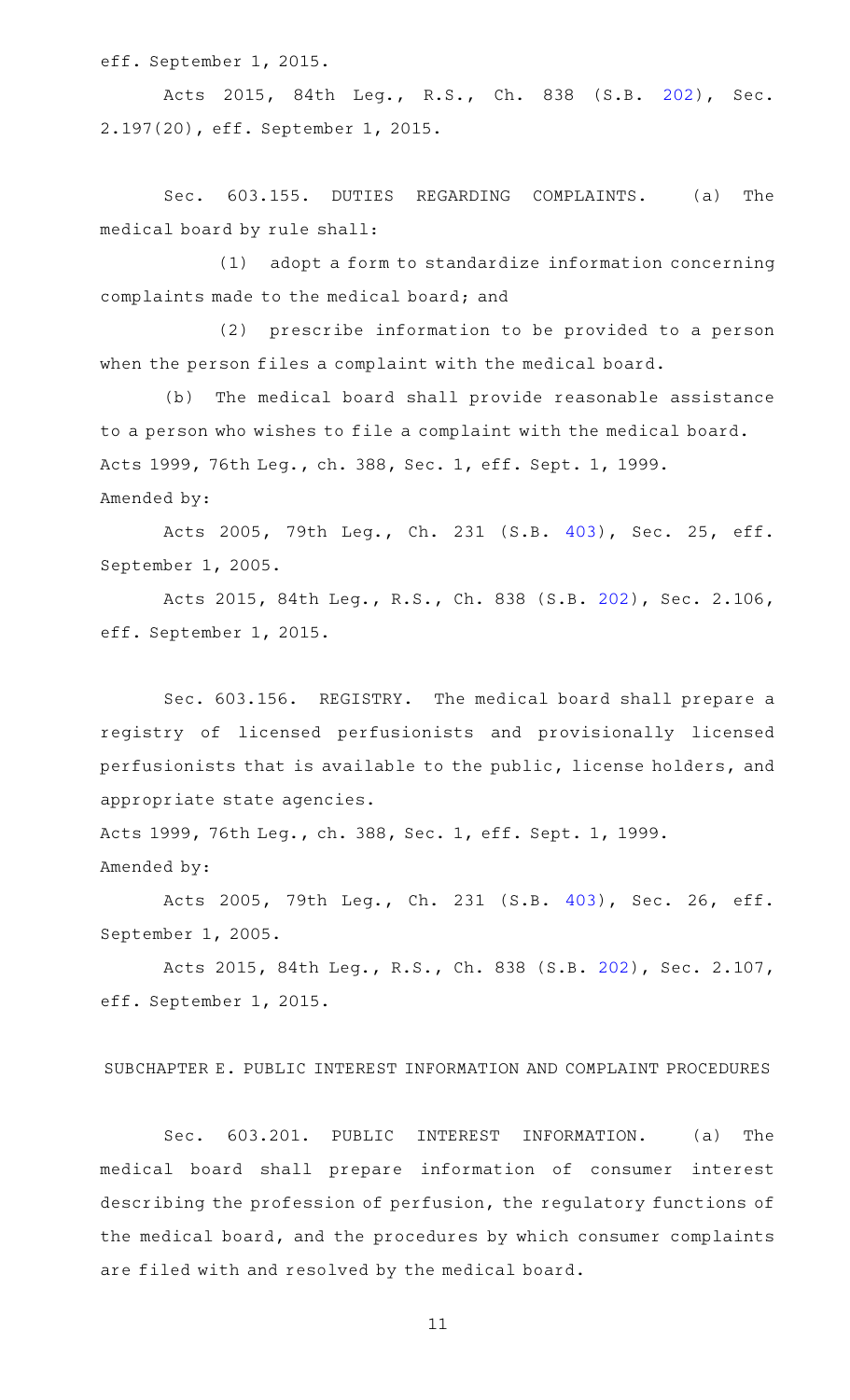(b) The medical board shall make the information available to the public and appropriate state agencies. Acts 1999, 76th Leg., ch. 388, Sec. 1, eff. Sept. 1, 1999. Amended by:

Acts 2005, 79th Leg., Ch. 231 (S.B. [403\)](http://www.legis.state.tx.us/tlodocs/79R/billtext/html/SB00403F.HTM), Sec. 29, eff. September 1, 2005.

Acts 2015, 84th Leg., R.S., Ch. 838 (S.B. [202](http://www.legis.state.tx.us/tlodocs/84R/billtext/html/SB00202F.HTM)), Sec. 2.108, eff. September 1, 2015.

Sec. 603.202. COMPLAINTS. (a) The medical board by rule shall establish methods by which consumers and service recipients are notified of the name, mailing address, and telephone number of the medical board for the purpose of directing complaints under this chapter to the medical board. The medical board may provide for that notice:

(1) on each license form, application, or written contract for services of a person licensed under this chapter;

(2) on a sign prominently displayed in the place of business of each person licensed under this chapter; or

(3) in a bill for services provided by a person licensed under this chapter.

(b) The medical board shall list with its regular telephone number any toll-free telephone number established under other state law that may be called to present a complaint about a health professional.

Acts 1999, 76th Leg., ch. 388, Sec. 1, eff. Sept. 1, 1999. Amended by:

Acts 2005, 79th Leg., Ch. 231 (S.B. [403\)](http://www.legis.state.tx.us/tlodocs/79R/billtext/html/SB00403F.HTM), Sec. 30, eff. September 1, 2005.

Acts 2015, 84th Leg., R.S., Ch. 1 (S.B. [219](http://www.legis.state.tx.us/tlodocs/84R/billtext/html/SB00219F.HTM)), Sec. 5.170, eff. April 2, 2015.

Acts 2015, 84th Leg., R.S., Ch. 838 (S.B. [202](http://www.legis.state.tx.us/tlodocs/84R/billtext/html/SB00202F.HTM)), Sec. 2.109, eff. September 1, 2015.

Sec. 603.203. RECORDS OF COMPLAINTS. (a) The medical board shall maintain a system to promptly and efficiently act on complaints filed under this chapter. The medical board shall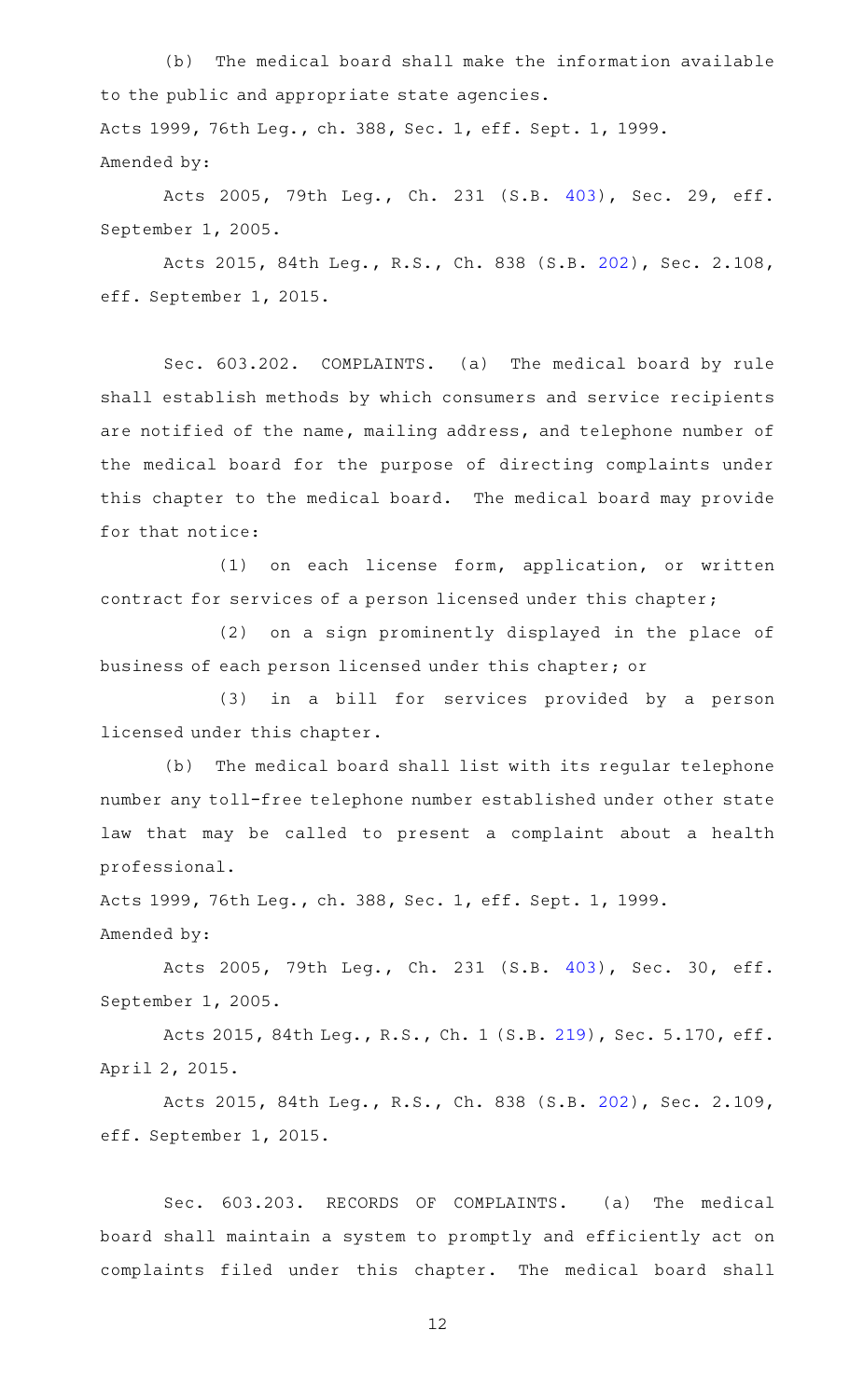maintain:

(1) information about the parties to the complaint and the subject matter of the complaint;

(2) a summary of the results of the review or investigation of the complaint; and

 $(3)$  information about the disposition of the complaint.

(b) The medical board shall make information available describing its procedures for complaint investigation and resolution.

(c) The medical board shall periodically notify the parties of the status of the complaint until final disposition of the complaint.

Acts 1999, 76th Leg., ch. 388, Sec. 1, eff. Sept. 1, 1999.

Amended by:

Acts 2005, 79th Leg., Ch. 231 (S.B. [403\)](http://www.legis.state.tx.us/tlodocs/79R/billtext/html/SB00403F.HTM), Sec. 31, eff. September 1, 2005.

Acts 2015, 84th Leg., R.S., Ch. 1 (S.B. [219](http://www.legis.state.tx.us/tlodocs/84R/billtext/html/SB00219F.HTM)), Sec. 5.171, eff. April 2, 2015.

Acts 2015, 84th Leg., R.S., Ch. 838 (S.B. [202](http://www.legis.state.tx.us/tlodocs/84R/billtext/html/SB00202F.HTM)), Sec. 2.110, eff. September 1, 2015.

Sec. 603.204. GENERAL RULES REGARDING COMPLAINT INVESTIGATION AND DISPOSITION. (a) The medical board shall adopt rules concerning the investigation of a complaint filed under this chapter. The rules shall:

 $(1)$  distinguish among categories of complaints;

(2) ensure that a complaint is not dismissed without appropriate consideration;

 $(3)$  require that if a complaint is dismissed, a letter shall be sent to the person who filed the complaint explaining the action taken on the dismissed complaint;

(4) ensure that the person who filed the complaint has an opportunity to explain the allegations made in the complaint; and

(5) prescribe guidelines concerning the categories of complaints that require the use of a private investigator and the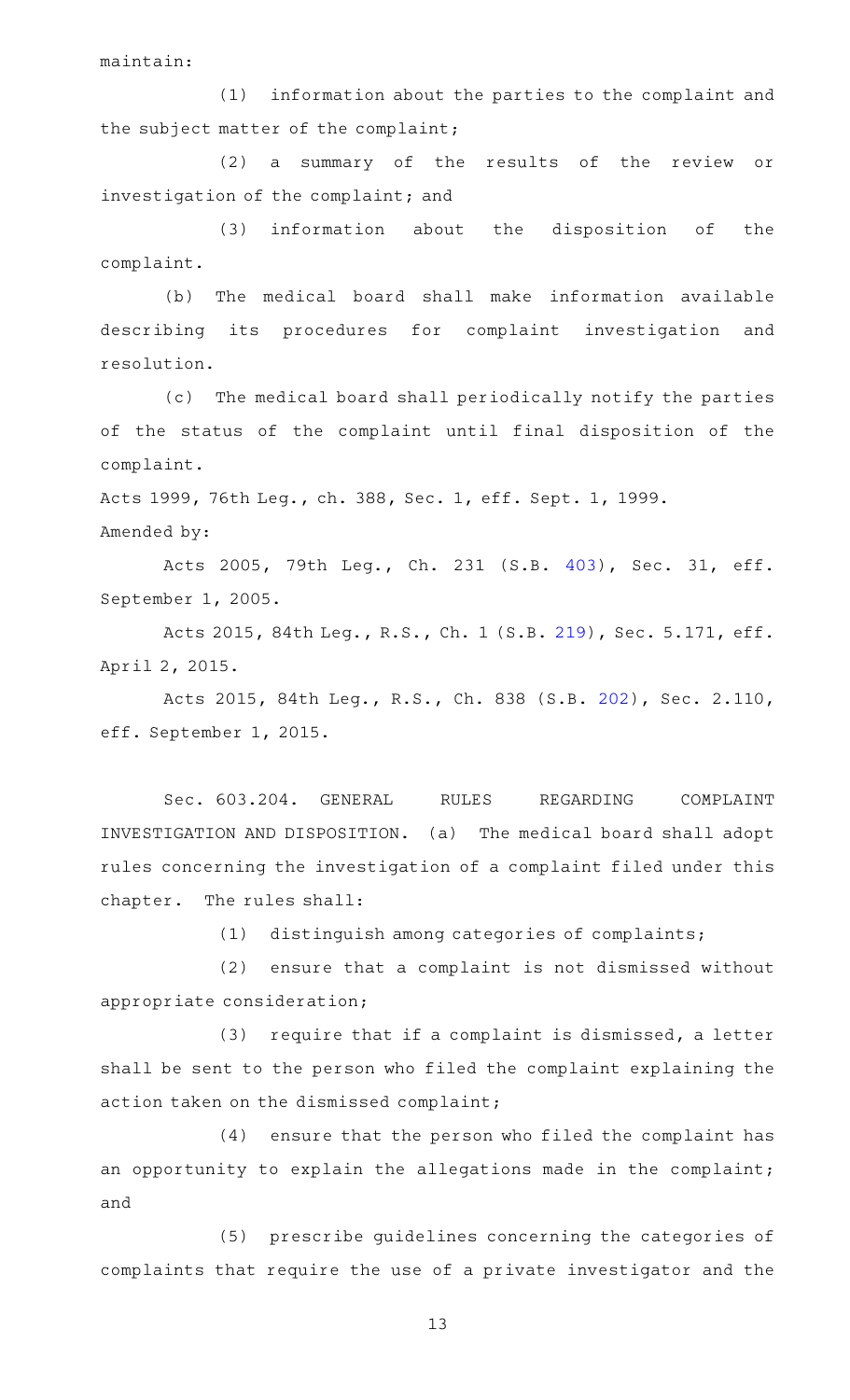procedures for the medical board to obtain the services of a private investigator.

 $(b)$  The medical board shall:

(1) dispose of each complaint in a timely manner; and

(2) establish, not later than the 30th day after the date the medical board receives a complaint, a schedule for conducting each phase of the complaint resolution process that is under the control of the medical board.

(c) Each party to the complaint shall be notified of the projected time requirements for pursuing the complaint. Each party shall be notified of any change in the schedule established under Subsection (b)(2) not later than the seventh day after the date the change is made.

(d) The executive director of the medical board shall notify the president of the medical board of a complaint that is not resolved within the time prescribed by the medical board for resolving the complaint so that the president may take necessary action on the complaint.

Acts 1999, 76th Leg., ch. 388, Sec. 1, eff. Sept. 1, 1999. Amended by:

Acts 2005, 79th Leg., Ch. 231 (S.B. [403\)](http://www.legis.state.tx.us/tlodocs/79R/billtext/html/SB00403F.HTM), Sec. 32, eff. September 1, 2005.

Acts 2015, 84th Leg., R.S., Ch. 1 (S.B. [219](http://www.legis.state.tx.us/tlodocs/84R/billtext/html/SB00219F.HTM)), Sec. 5.172, eff. April 2, 2015.

Acts 2015, 84th Leg., R.S., Ch. 838 (S.B. [202](http://www.legis.state.tx.us/tlodocs/84R/billtext/html/SB00202F.HTM)), Sec. 2.111, eff. September 1, 2015.

Sec. 603.2041. SUBPOENAS; CONFIDENTIALITY OF INFORMATION. (a) The executive director of the medical board, the director's designee, or the secretary-treasurer of the medical board may issue a subpoena or subpoena duces tecum:

(1) to conduct an investigation or a contested case proceeding related to:

 $(A)$  alleged misconduct by a perfusionist;

(B) an alleged violation of this chapter or another law related to the practice of perfusion; or

(C) the provision of health care under this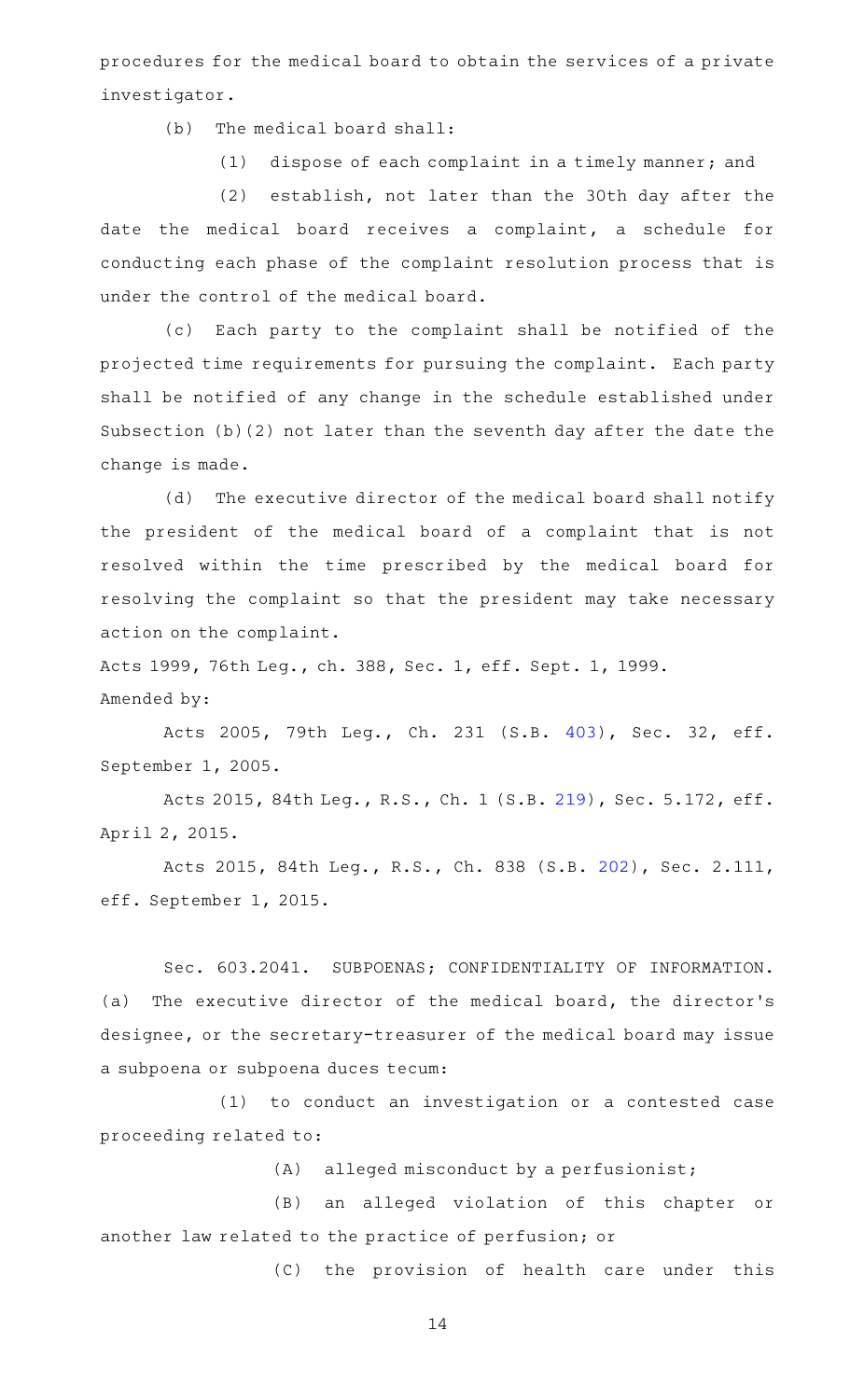chapter; or

(2) for purposes of determining whether to issue, suspend, restrict, or revoke a license under this chapter.

(a-1) Failure to timely comply with a subpoena issued under this section is a ground for:

(1) disciplinary action by the medical board or another licensing or regulatory agency with jurisdiction over the person subject to the subpoena; and

 $(2)$  denial of a license application.

(b) Repealed by Acts 2015, 84th Leg., R.S., Ch. 838 , Sec. 2.197(23), eff. September 1, 2015.

(c) Repealed by Acts 2015, 84th Leg., R.S., Ch. 838 , Sec. 2.197(23), eff. September 1, 2015.

(d) Repealed by Acts 2015, 84th Leg., R.S., Ch. 838 , Sec. 2.197(23), eff. September 1, 2015.

(e) Repealed by Acts 2015, 84th Leg., R.S., Ch. 1, Sec. 5.318(9), eff. April 2, 2015.

(f) Repealed by Acts 2015, 84th Leg., R.S., Ch. 838, Sec. 2.197(23), eff. September 1, 2015.

(g) Repealed by Acts 2015, 84th Leg., R.S., Ch. 838, Sec. 2.197(23), eff. September 1, 2015.

(h) All information and materials subpoenaed or compiled by the medical board in connection with a complaint and investigation under this chapter are confidential and not subject to disclosure under Chapter [552,](http://www.statutes.legis.state.tx.us/GetStatute.aspx?Code=GV&Value=552) Government Code, and not subject to disclosure, discovery, subpoena, or other means of legal compulsion for their release to anyone other than the medical board or its agents or employees involved in discipline of the holder of a license, except that this information may be disclosed to:

(1) persons involved with the medical board in a disciplinary action against the holder of a license under this chapter;

(2) professional perfusionist licensing or disciplinary boards in other jurisdictions;

(3) peer assistance programs approved by the medical board under Chapter [467](http://www.statutes.legis.state.tx.us/GetStatute.aspx?Code=HS&Value=467), Health and Safety Code;

(4) law enforcement agencies; and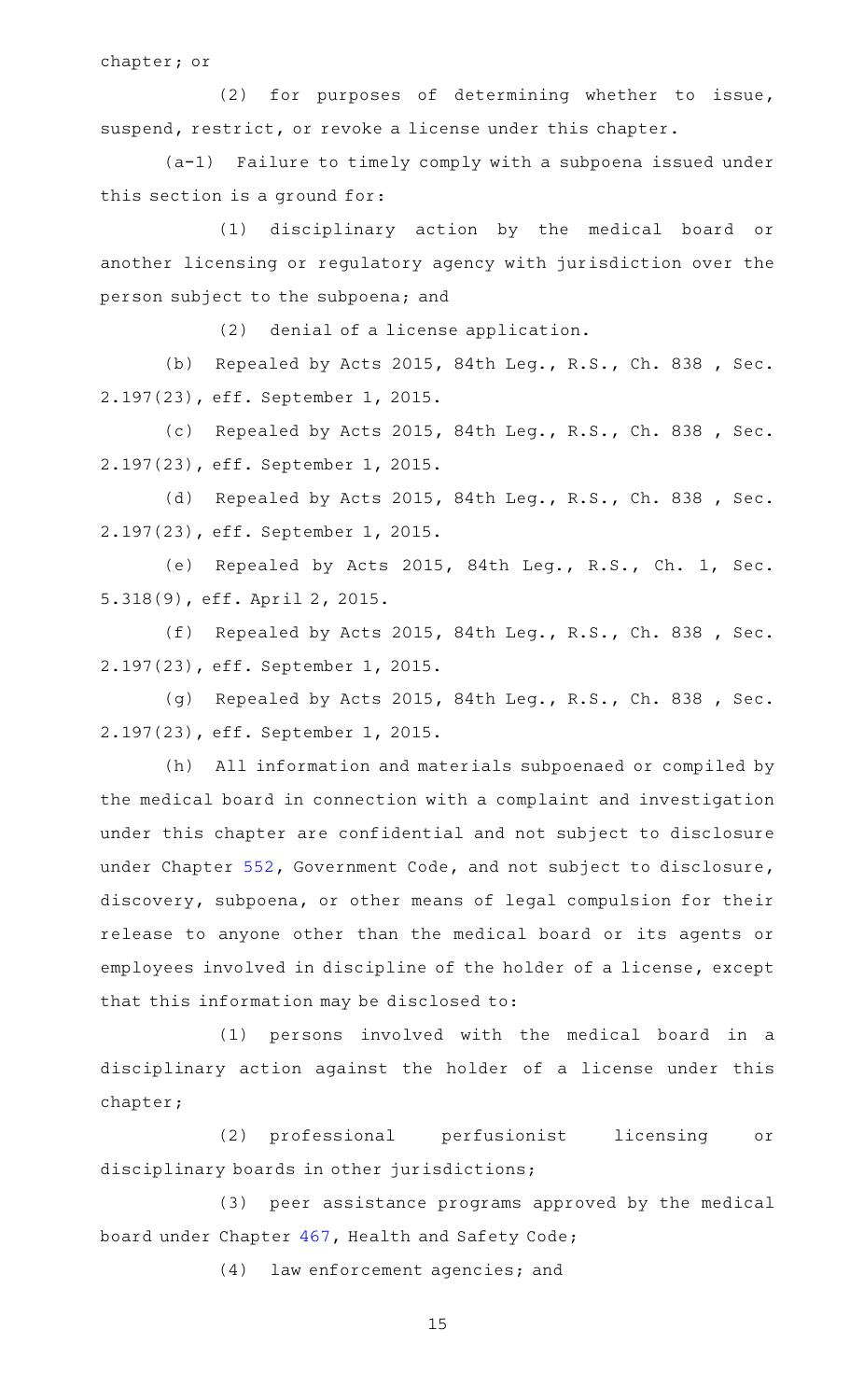(5) persons engaged in bona fide research, if all individual-identifying information has been deleted.

(i) The filing of formal charges by the medical board against a holder of a license under this chapter, the nature of those charges, disciplinary proceedings of the medical board, and final disciplinary actions, including warnings and reprimands, by the medical board are not confidential and are subject to disclosure in accordance with Chapter [552,](http://www.statutes.legis.state.tx.us/GetStatute.aspx?Code=GV&Value=552) Government Code. Added by Acts 2001, 77th Leg., ch. 1420, Sec. 14.338(a), eff. Sept.

1, 2001.

Amended by:

Acts 2005, 79th Leg., Ch. 231 (S.B. [403\)](http://www.legis.state.tx.us/tlodocs/79R/billtext/html/SB00403F.HTM), Sec. 33, eff. September 1, 2005.

Acts 2015, 84th Leg., R.S., Ch. 1 (S.B. [219](http://www.legis.state.tx.us/tlodocs/84R/billtext/html/SB00219F.HTM)), Sec. 5.173, eff. April 2, 2015.

Acts 2015, 84th Leg., R.S., Ch. 1 (S.B. [219](http://www.legis.state.tx.us/tlodocs/84R/billtext/html/SB00219F.HTM)), Sec. 5.318(9), eff. April 2, 2015.

Acts 2015, 84th Leg., R.S., Ch. 838 (S.B. [202](http://www.legis.state.tx.us/tlodocs/84R/billtext/html/SB00202F.HTM)), Sec. 2.112, eff. September 1, 2015.

Acts 2015, 84th Leg., R.S., Ch. 838 (S.B. [202](http://www.legis.state.tx.us/tlodocs/84R/billtext/html/SB00202F.HTM)), Sec. 2.113, eff. September 1, 2015.

Acts 2015, 84th Leg., R.S., Ch. 838 (S.B. [202\)](http://www.legis.state.tx.us/tlodocs/84R/billtext/html/SB00202F.HTM), Sec. 2.197(23), eff. September 1, 2015.

Sec. 603.205. PUBLIC PARTICIPATION. (a) The medical board shall develop and implement policies that provide the public with a reasonable opportunity to appear before the medical board and to speak on any issue related to the practice of perfusion.

(b) The medical board shall prepare and maintain a written plan that describes how a person who does not speak English or who has a physical, mental, or developmental disability may be provided reasonable access to the medical board's programs under this chapter.

Acts 1999, 76th Leg., ch. 388, Sec. 1, eff. Sept. 1, 1999. Amended by:

Acts 2005, 79th Leg., Ch. 231 (S.B. [403\)](http://www.legis.state.tx.us/tlodocs/79R/billtext/html/SB00403F.HTM), Sec. 34, eff. September 1, 2005.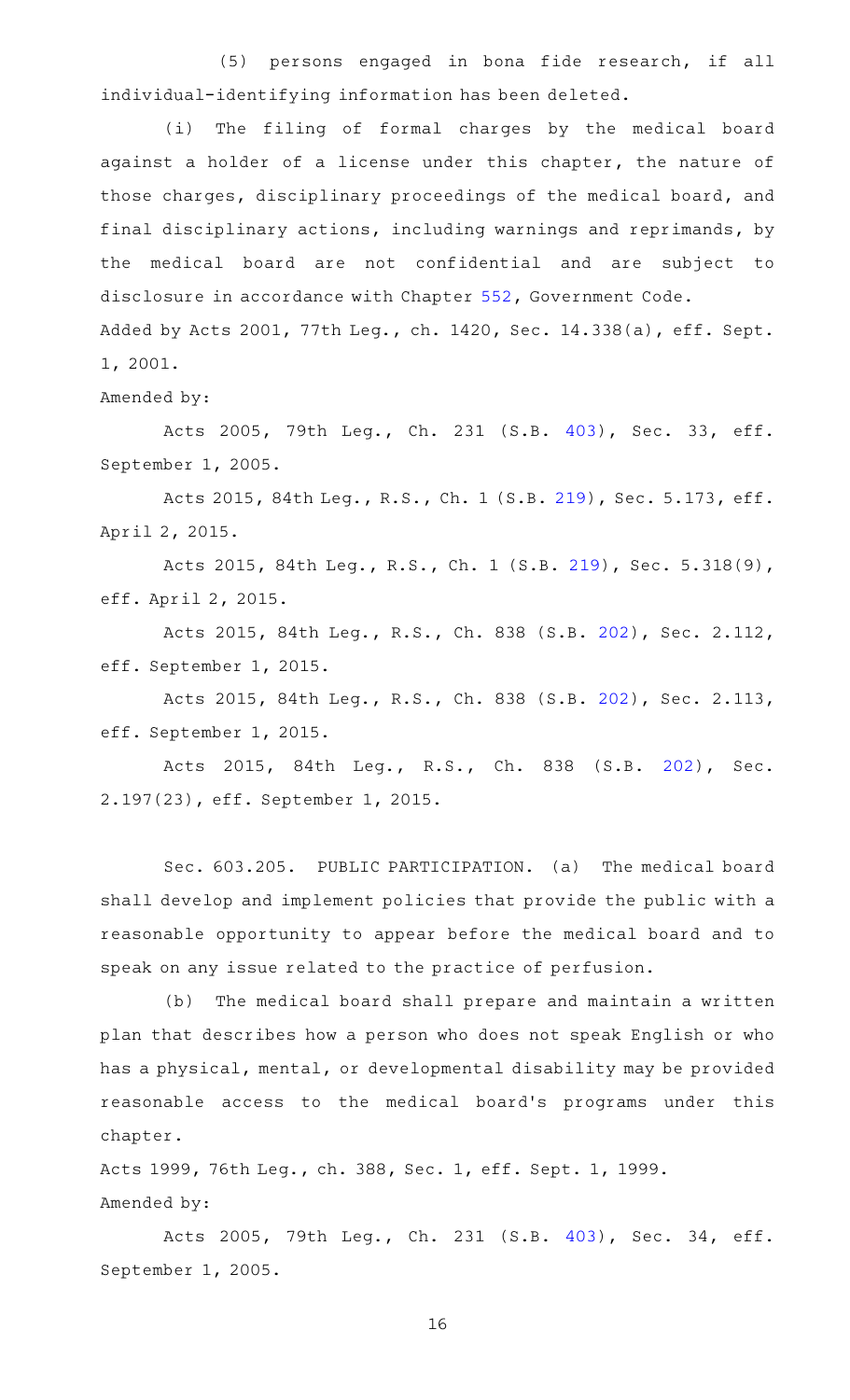Acts 2015, 84th Leg., R.S., Ch. 1 (S.B. [219](http://www.legis.state.tx.us/tlodocs/84R/billtext/html/SB00219F.HTM)), Sec. 5.174, eff. April 2, 2015.

Acts 2015, 84th Leg., R.S., Ch. 838 (S.B. [202](http://www.legis.state.tx.us/tlodocs/84R/billtext/html/SB00202F.HTM)), Sec. 2.114, eff. September 1, 2015.

## SUBCHAPTER F. LICENSE REQUIREMENTS

Sec. 603.251. LICENSE REQUIRED. (a) A person may not engage or offer to engage in perfusion for compensation unless the person holds an appropriate license issued under this chapter.

(b) A person may not, unless the person holds an appropriate license issued under this chapter:

(1) use the title or represent or imply that the person has the title "licensed perfusionist" or "provisional licensed perfusionist" or use the letters "LP" or "PLP"; or

(2) use a facsimile of those titles to represent or imply that the person is a licensed perfusionist or provisionally licensed perfusionist.

Acts 1999, 76th Leg., ch. 388, Sec. 1, eff. Sept. 1, 1999.

Sec. 603.252. LICENSE APPLICATION. (a) An applicant for a perfusionist license must submit an application accompanied by the application fee.

(b) The medical board shall prescribe the application form and by rule may establish dates by which applications and fees must be received.

Acts 1999, 76th Leg., ch. 388, Sec. 1, eff. Sept. 1, 1999.

Amended by:

Acts 2005, 79th Leg., Ch. 231 (S.B. [403\)](http://www.legis.state.tx.us/tlodocs/79R/billtext/html/SB00403F.HTM), Sec. 35, eff. September 1, 2005.

Acts 2015, 84th Leg., R.S., Ch. 1 (S.B. [219](http://www.legis.state.tx.us/tlodocs/84R/billtext/html/SB00219F.HTM)), Sec. 5.175, eff. April 2, 2015.

Acts 2015, 84th Leg., R.S., Ch. 838 (S.B. [202](http://www.legis.state.tx.us/tlodocs/84R/billtext/html/SB00202F.HTM)), Sec. 2.115, eff. September 1, 2015.

Acts 2017, 85th Leg., R.S., Ch. 567 (S.B. [674\)](http://www.legis.state.tx.us/tlodocs/85R/billtext/html/SB00674F.HTM), Sec. 14, eff. September 1, 2017.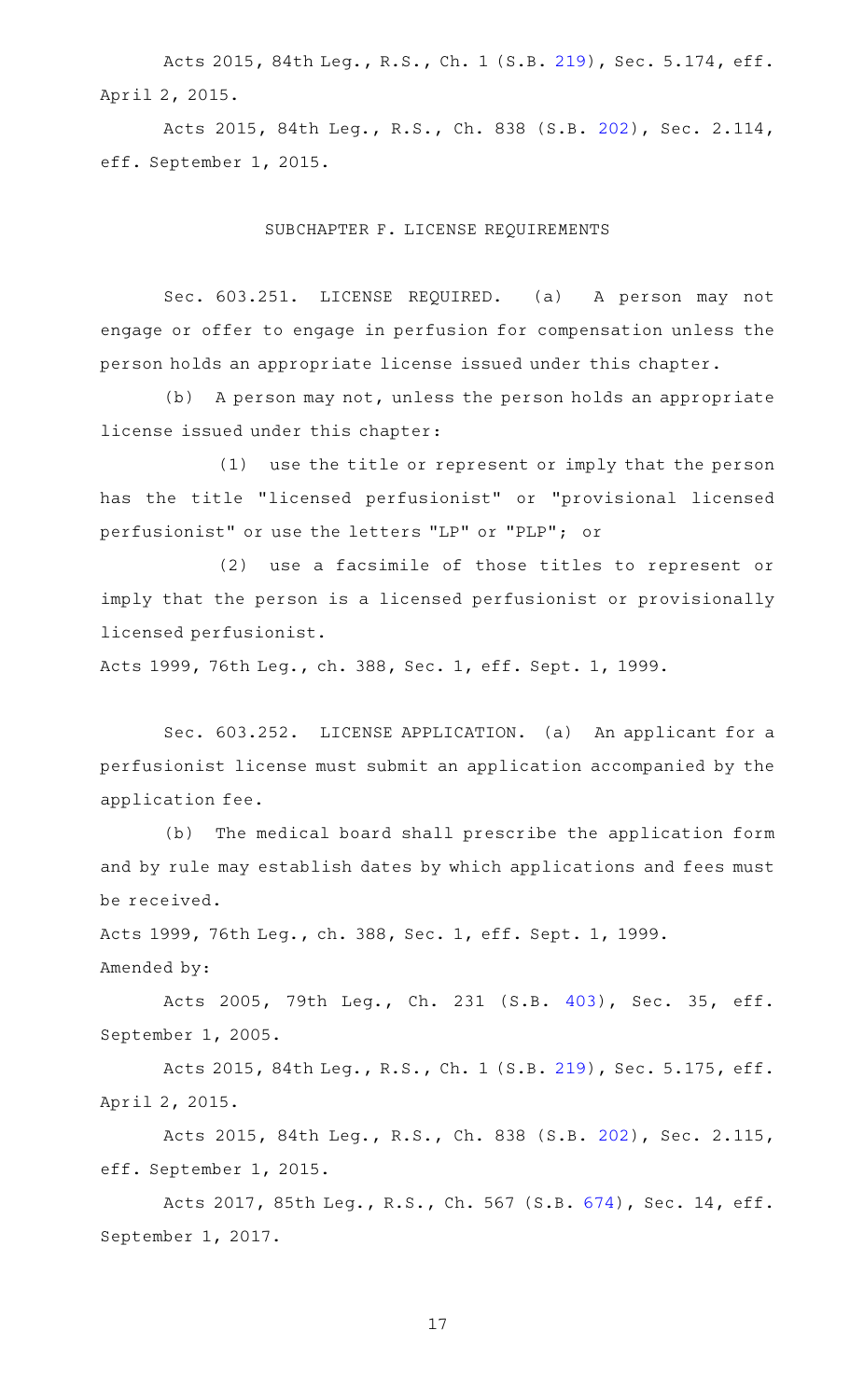Sec. 603.253. COMPETENCY EXAMINATION. (a) An applicant must pass a competency examination to qualify for a license under this chapter.

(b) The medical board shall prepare or approve an examination. The medical board may prescribe an examination that consists of or includes a written examination given by the American Board of Cardiovascular Perfusion or by a national or state testing service.

(c) The medical board shall have any written portion of the examination validated by an independent testing professional.

(d) The medical board shall administer an examination to qualified applicants at least once each calendar year.

(e) On receipt of an application and application fee, the medical board shall waive the examination requirement for an applicant who, at the time of application:

(1) is licensed or certified by another state that has licensing or certification requirements the medical board determines to be substantially equivalent to the requirements of this chapter; or

(2) holds a certificate as a certified clinical perfusionist issued by the American Board of Cardiovascular Perfusion before January 1, 1994, authorizing the holder to practice perfusion in a state that does not license or certify perfusionists.

Acts 1999, 76th Leg., ch. 388, Sec. 1, eff. Sept. 1, 1999. Amended by:

Acts 2005, 79th Leg., Ch. 231 (S.B. [403\)](http://www.legis.state.tx.us/tlodocs/79R/billtext/html/SB00403F.HTM), Sec. 36, eff. September 1, 2005.

Acts 2015, 84th Leg., R.S., Ch. 838 (S.B. [202](http://www.legis.state.tx.us/tlodocs/84R/billtext/html/SB00202F.HTM)), Sec. 2.116, eff. September 1, 2015.

Sec. 603.2535. JURISPRUDENCE EXAMINATION. (a) An applicant must pass a jurisprudence examination to qualify for a license under this chapter.

(b) The medical board shall develop and administer at least twice each calendar year a jurisprudence examination to determine an applicant 's knowledge of this chapter, rules adopted under this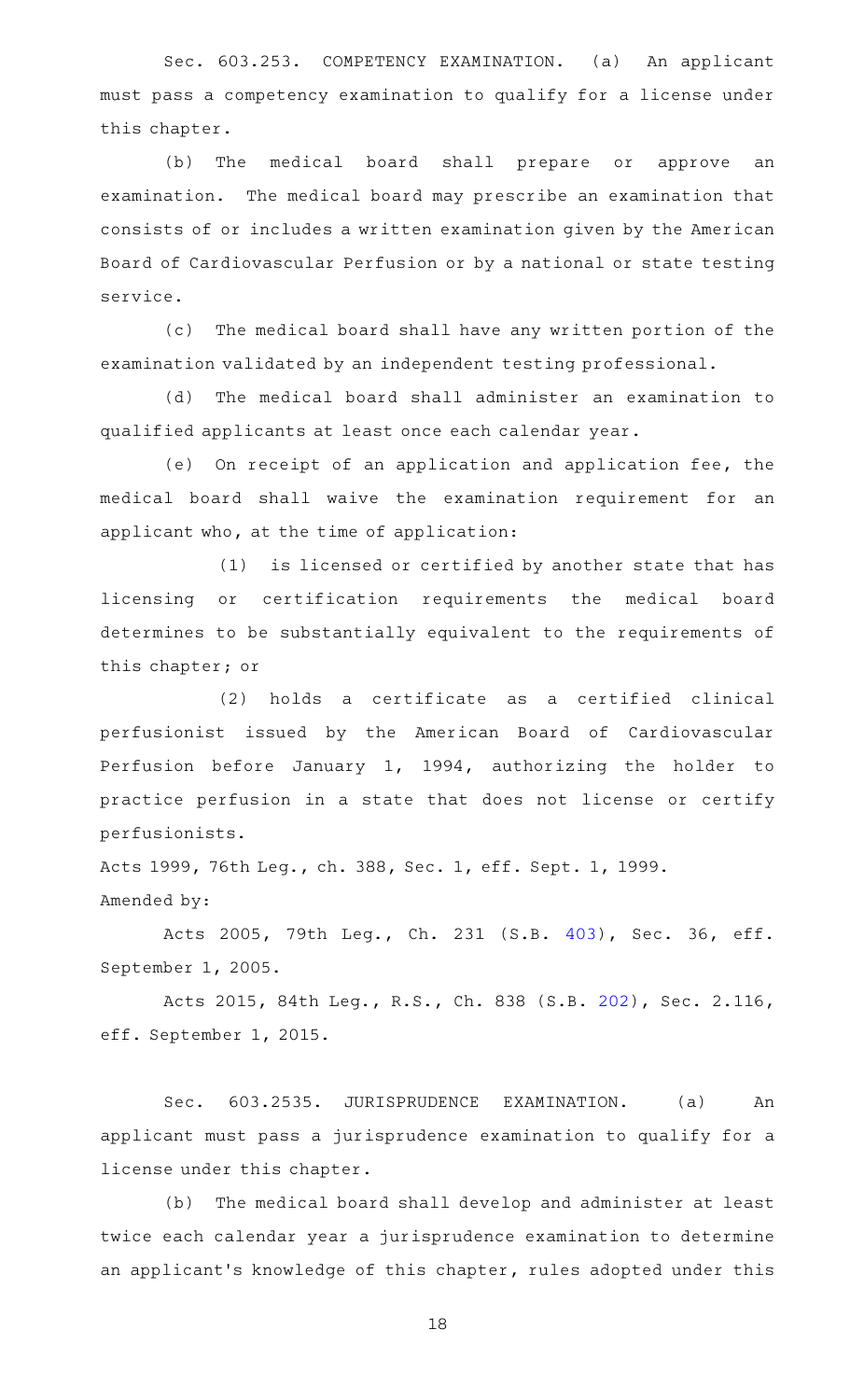chapter, and any other applicable laws of this state affecting the applicant 's practice of perfusion.

(c) The medical board shall adopt rules to implement this section, including rules related to the development and administration of the examination, examination fees, guidelines for reexamination, grading the examination, and providing notice of examination results.

Added by Acts 2005, 79th Leg., Ch. 231 (S.B. [403](http://www.legis.state.tx.us/tlodocs/79R/billtext/html/SB00403F.HTM)), Sec. 37, eff. September 1, 2005.

Amended by:

Acts 2015, 84th Leg., R.S., Ch. 838 (S.B. [202](http://www.legis.state.tx.us/tlodocs/84R/billtext/html/SB00202F.HTM)), Sec. 2.117, eff. September 1, 2015.

Sec. 603.254. QUALIFICATION FOR EXAMINATION. (a) To qualify for the licensing examinations under this chapter, an applicant must have successfully completed a perfusion education program approved by the medical board.

(b) The medical board may approve a perfusion education program only if the program has educational standards that are:

 $(1)$  at least as stringent as those established by the Accreditation Committee for Perfusion Education of the American Medical Association or its successor; and

(2) approved by the Commission on Accreditation of the Allied Health Education Program of the American Medical Association or its successor.

Acts 1999, 76th Leg., ch. 388, Sec. 1, eff. Sept. 1, 1999. Amended by:

Acts 2005, 79th Leg., Ch. 231 (S.B. [403\)](http://www.legis.state.tx.us/tlodocs/79R/billtext/html/SB00403F.HTM), Sec. 38, eff. September 1, 2005.

Acts 2015, 84th Leg., R.S., Ch. 838 (S.B. [202](http://www.legis.state.tx.us/tlodocs/84R/billtext/html/SB00202F.HTM)), Sec. 2.118, eff. September 1, 2015.

Sec. 603.255. INVESTIGATION OF APPLICANT. (a) The medical board shall notify an applicant in writing of the receipt and investigation of the applicant 's application and any other relevant evidence relating to qualifications established by rule not later than: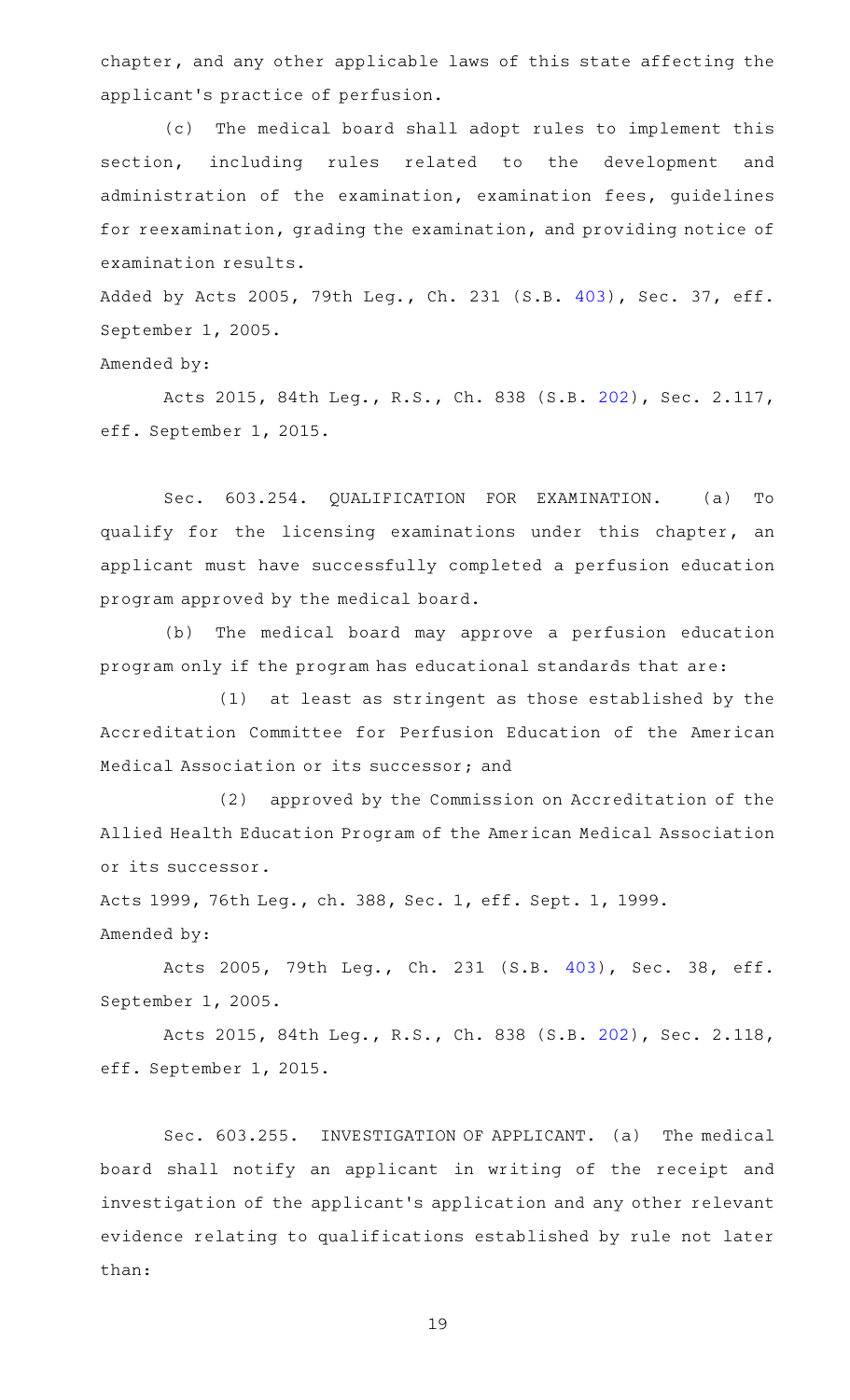(1) the 45th day after the date a properly submitted and timely application is received; and

(2) the 30th day before the next examination date.

(b) The notice must state whether the applicant has qualified for examination based on the application and other submitted evidence. If the applicant is not qualified, the notice must state the reasons for the applicant 's failure to qualify. Acts 1999, 76th Leg., ch. 388, Sec. 1, eff. Sept. 1, 1999. Amended by:

Acts 2005, 79th Leg., Ch. 231 (S.B. [403\)](http://www.legis.state.tx.us/tlodocs/79R/billtext/html/SB00403F.HTM), Sec. 39, eff. September 1, 2005.

Acts 2015, 84th Leg., R.S., Ch. 1 (S.B. [219](http://www.legis.state.tx.us/tlodocs/84R/billtext/html/SB00219F.HTM)), Sec. 5.176, eff. April 2, 2015.

Acts 2015, 84th Leg., R.S., Ch. 838 (S.B. [202](http://www.legis.state.tx.us/tlodocs/84R/billtext/html/SB00202F.HTM)), Sec. 2.119, eff. September 1, 2015.

Sec. 603.256. EXAMINATION RESULTS. (a) The medical board shall notify each examinee of the examination results not later than the 30th day after the date the examination is administered. If an examination is graded or reviewed by a national or state testing service, the medical board shall notify each examinee of the examination results not later than the 14th day after the date the medical board receives the results from the testing service.

(b) If the notice of the results of an examination graded or reviewed by a national or state testing service will be delayed for longer than 90 days after the examination date, the medical board shall notify each examinee of the reason for the delay before the 90th day.

(c) If requested in writing by a person who fails the examination, the medical board shall provide to the person an analysis of the person 's performance on the examination. Acts 1999, 76th Leg., ch. 388, Sec. 1, eff. Sept. 1, 1999. Amended by:

Acts 2015, 84th Leg., R.S., Ch. 838 (S.B. [202](http://www.legis.state.tx.us/tlodocs/84R/billtext/html/SB00202F.HTM)), Sec. 2.120, eff. September 1, 2015.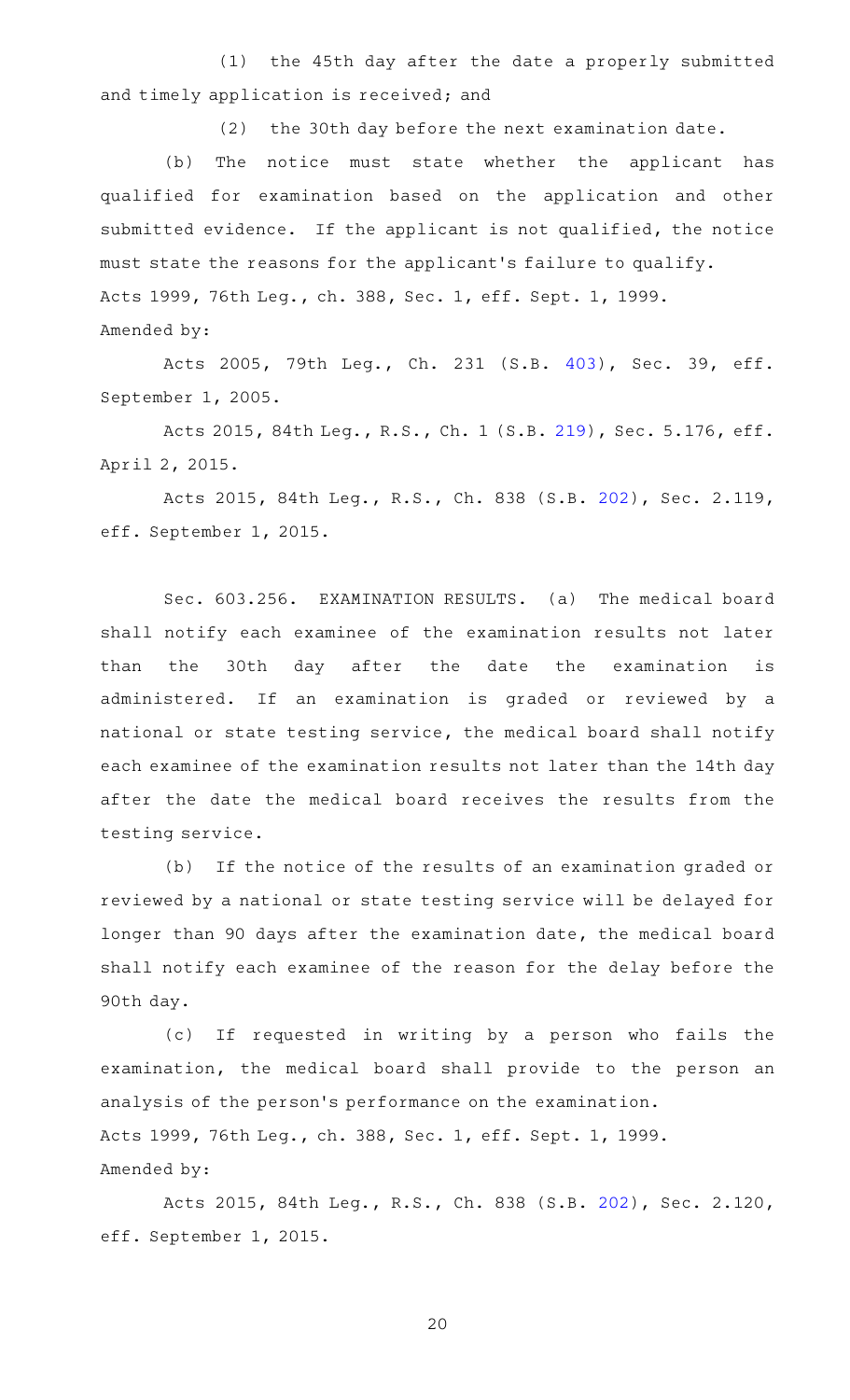Sec. 603.257. REEXAMINATION AND ALTERNATIVES TO EXAMINATION. The medical board by rule shall establish:

(1) a limit on the number of times an applicant who fails an examination may retake the examination;

(2) requirements for retaking an examination; and

(3) alternative methods of examining competency. Acts 1999, 76th Leg., ch. 388, Sec. 1, eff. Sept. 1, 1999. Amended by:

Acts 2005, 79th Leg., Ch. 231 (S.B. [403\)](http://www.legis.state.tx.us/tlodocs/79R/billtext/html/SB00403F.HTM), Sec. 40, eff. September 1, 2005.

Acts 2015, 84th Leg., R.S., Ch. 838 (S.B. [202](http://www.legis.state.tx.us/tlodocs/84R/billtext/html/SB00202F.HTM)), Sec. 2.121, eff. September 1, 2015.

Sec. 603.2571. CRIMINAL HISTORY RECORD INFORMATION REQUIREMENT FOR LICENSE. (a) The medical board shall require that an applicant for a license submit a complete and legible set of fingerprints, on a form prescribed by the medical board, to the medical board or to the Department of Public Safety for the purpose of obtaining criminal history record information from the Department of Public Safety and the Federal Bureau of Investigation.

(b) The medical board may not issue a license to a person who does not comply with the requirement of Subsection (a).

(c) The medical board shall conduct a criminal history check of each applicant for a license using information:

(1) provided by the individual under this section; and

(2) made available to the medical board by the Department of Public Safety, the Federal Bureau of Investigation, and any other criminal justice agency under Chapter [411,](http://www.statutes.legis.state.tx.us/GetStatute.aspx?Code=GV&Value=411) Government Code.

 $(d)$  The medical board may:

(1) enter into an agreement with the Department of Public Safety to administer a criminal history check required under this section; and

(2) authorize the Department of Public Safety to collect from each applicant the costs incurred by the Department of Public Safety in conducting the criminal history check.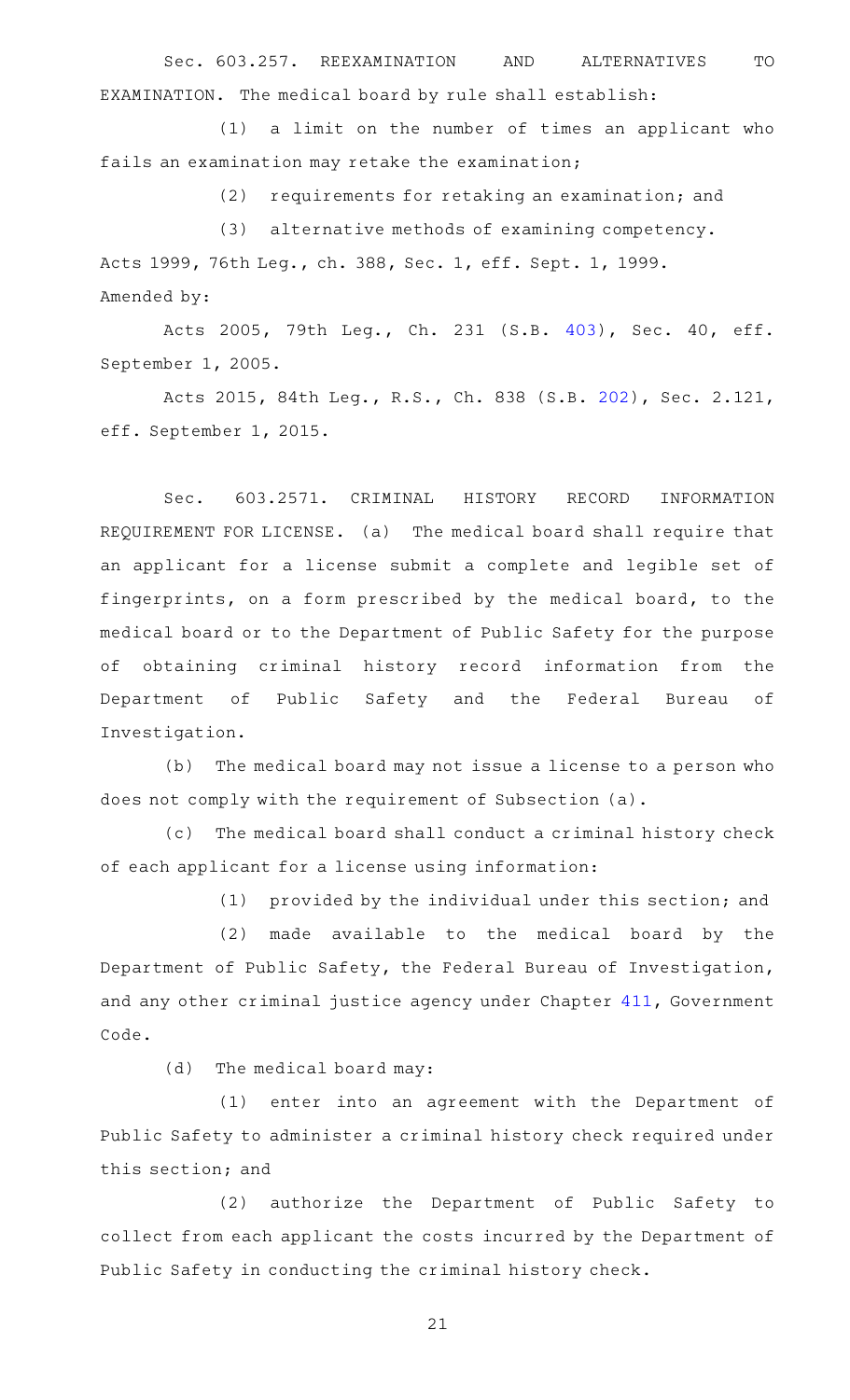Added by Acts 2015, 84th Leg., R.S., Ch. 838 (S.B. [202\)](http://www.legis.state.tx.us/tlodocs/84R/billtext/html/SB00202F.HTM), Sec. 2.122, eff. September 1, 2015.

Sec. 603.258. ISSUANCE OF LICENSE. A person who meets the qualifications for a license under this chapter is entitled to a license.

Acts 1999, 76th Leg., ch. 388, Sec. 1, eff. Sept. 1, 1999.

Sec. 603.259. PROVISIONAL LICENSE. (a) The medical board may issue a provisional license to an applicant who files an application, pays an application fee, and submits evidence satisfactory to the medical board of successful completion of the education requirement under Section [603.254.](http://www.statutes.legis.state.tx.us/GetStatute.aspx?Code=OC&Value=603.254)

(b) A person who meets the qualifications for a provisional license under this chapter is entitled to a provisional license.

(c)AAA provisionally licensed perfusionist must practice under the supervision and direction of a licensed perfusionist while performing perfusion. If the medical board finds that a licensed perfusionist is not reasonably available to provide supervision and direction and if the medical board approves an application submitted by the provisionally licensed perfusionist, supervision and direction may be provided by a physician who is licensed by the medical board and certified by the American Board of Thoracic Surgery or certified in cardiovascular surgery by the American Osteopathic Board of Surgery.

(d) The medical board may not adopt a rule governing supervision and direction that requires the immediate physical presence of the supervising person.

Acts 1999, 76th Leg., ch. 388, Sec. 1, eff. Sept. 1, 1999.

Amended by:

Acts 2005, 79th Leg., Ch. 231 (S.B. [403\)](http://www.legis.state.tx.us/tlodocs/79R/billtext/html/SB00403F.HTM), Sec. 41, eff. September 1, 2005.

Acts 2015, 84th Leg., R.S., Ch. 1 (S.B. [219](http://www.legis.state.tx.us/tlodocs/84R/billtext/html/SB00219F.HTM)), Sec. 5.177, eff. April 2, 2015.

Acts 2015, 84th Leg., R.S., Ch. 838 (S.B. [202](http://www.legis.state.tx.us/tlodocs/84R/billtext/html/SB00202F.HTM)), Sec. 2.123, eff. September 1, 2015.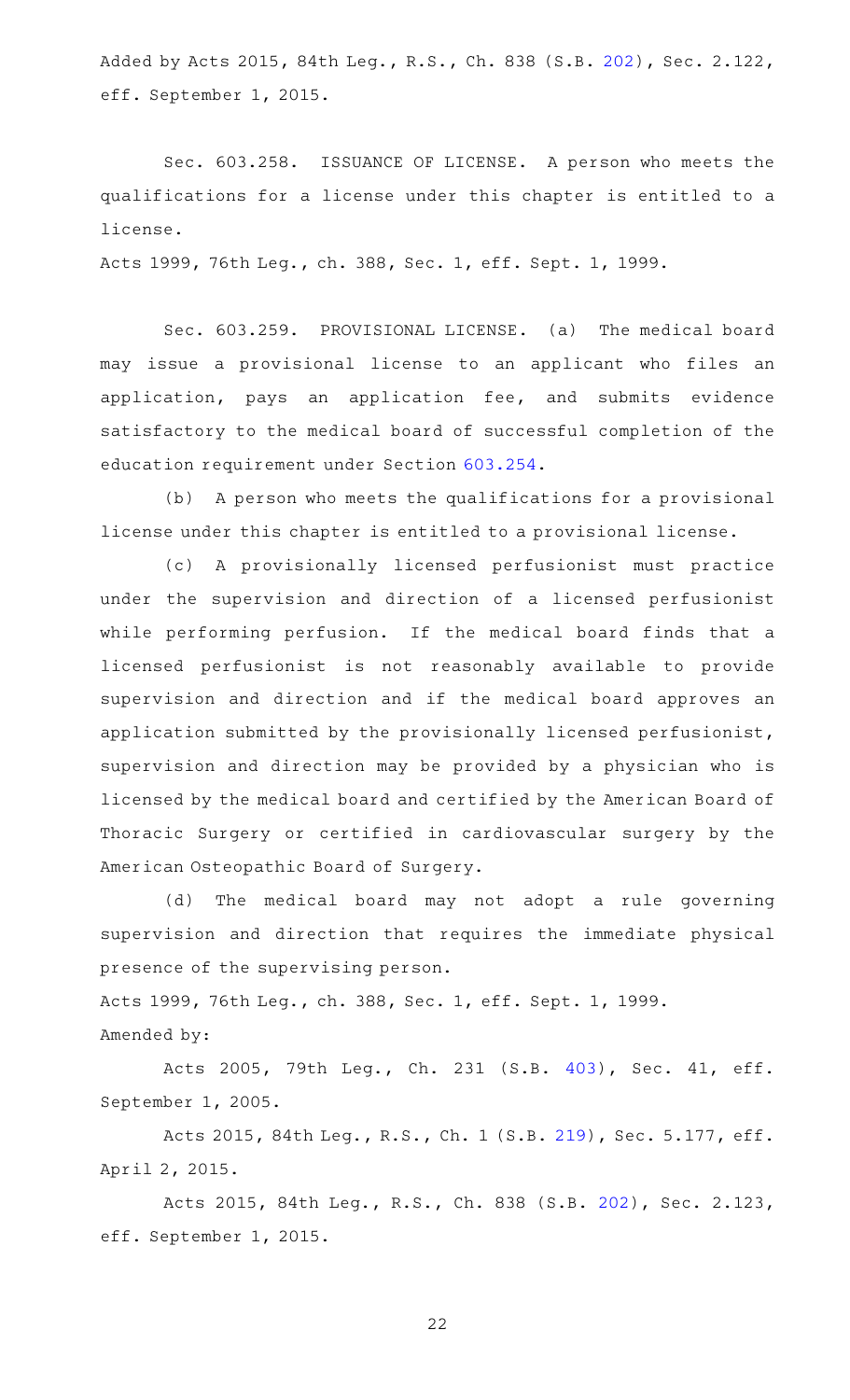Sec. 603.301. LICENSE RENEWAL. (a) A license is valid for two years from the date of issuance and may be renewed biennially.

(b) The medical board by rule may adopt a system under which licenses expire on various dates during the year.

(c) A person may renew an unexpired license by paying the required renewal fee to the medical board before the license expiration date.

(d) A person whose license has been expired for 90 days or less may renew the license by paying to the medical board a fee that is equal to  $1-1/4$  times the amount of the renewal fee. If a license has been expired for more than 90 days but less than one year, the person may renew the license by paying to the medical board a fee that is equal to  $1-1/2$  times the amount of the renewal fee.

(e) Except as provided by Section  $603.303$ , a person whose license has been expired for one year or more may not renew the license. The person may obtain a new license by submitting to reexamination and complying with the requirements and procedures for obtaining an original license.

(f) Before the 30th day before a person's license expiration date, the medical board shall send written notice of the impending license expiration to the person at the person's last known address according to medical board records.

Acts 1999, 76th Leg., ch. 388, Sec. 1, eff. Sept. 1, 1999. Amended by:

Acts 2005, 79th Leg., Ch. 231 (S.B. [403\)](http://www.legis.state.tx.us/tlodocs/79R/billtext/html/SB00403F.HTM), Sec. 42, eff. September 1, 2005.

Acts 2015, 84th Leg., R.S., Ch. 838 (S.B. [202](http://www.legis.state.tx.us/tlodocs/84R/billtext/html/SB00202F.HTM)), Sec. 2.124, eff. September 1, 2015.

Sec. 603.302. PROVISIONAL LICENSE RENEWAL. A provisional license expires on the first anniversary of the date of issuance and, if the supervising licensed perfusionist or physician described by Section [603.259\(](http://www.statutes.legis.state.tx.us/GetStatute.aspx?Code=OC&Value=603.259)c) signs the renewal application, the license may be renewed annually not more than five times by complying with the renewal procedures under this subchapter.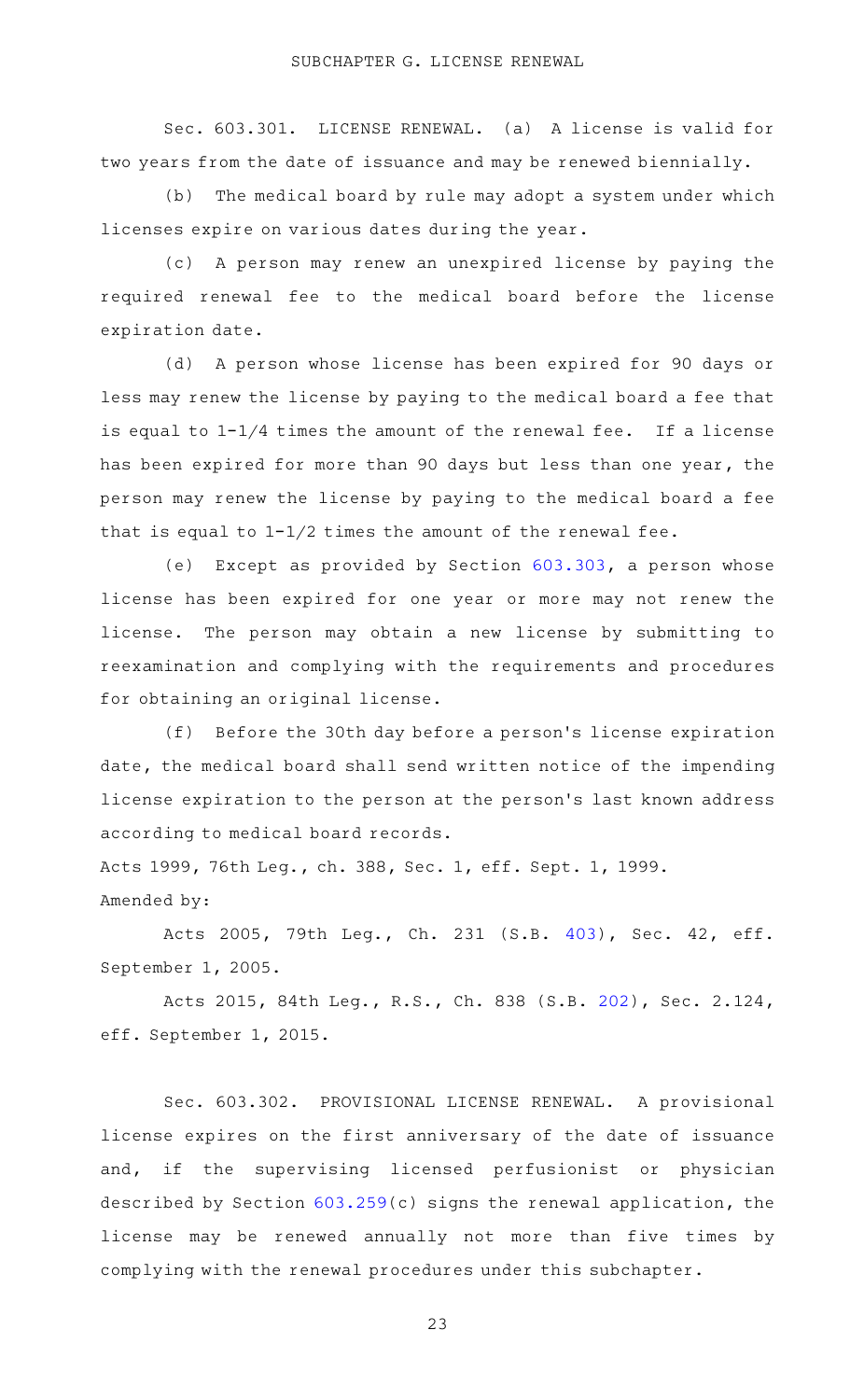Acts 1999, 76th Leg., ch. 388, Sec. 1, eff. Sept. 1, 1999.

Sec. 603.303. RENEWAL OF EXPIRED LICENSE BY OUT-OF-STATE PRACTITIONER. (a) The medical board may renew without reexamination an expired license of a person who was licensed as a perfusionist in this state, moved to another state, and is licensed or certified and has been in practice in the other state for the two years preceding the date the person applies for renewal.

(b) The person must pay to the medical board a fee that is equal to the amount of the renewal fee for the license. Acts 1999, 76th Leg., ch. 388, Sec. 1, eff. Sept. 1, 1999. Amended by:

Acts 2005, 79th Leg., Ch. 231 (S.B. [403\)](http://www.legis.state.tx.us/tlodocs/79R/billtext/html/SB00403F.HTM), Sec. 43, eff. September 1, 2005.

Acts 2015, 84th Leg., R.S., Ch. 838 (S.B. [202](http://www.legis.state.tx.us/tlodocs/84R/billtext/html/SB00202F.HTM)), Sec. 2.125, eff. September 1, 2015.

Sec. 603.3031. CRIMINAL HISTORY RECORD INFORMATION REQUIREMENT FOR RENEWAL. (a) An applicant renewing a license shall submit a complete and legible set of fingerprints for purposes of performing a criminal history check of the applicant as provided by Section [603.2571.](http://www.statutes.legis.state.tx.us/GetStatute.aspx?Code=OC&Value=603.2571)

(b) The medical board may not renew the license of a person who does not comply with the requirement of Subsection (a).

(c) A license holder is not required to submit fingerprints under this section for the renewal of the license if the license holder has previously submitted fingerprints under:

 $(1)$  Section  $603.2571$  for the initial issuance of the license; or

(2) this section as part of a prior renewal of the license.

Added by Acts 2015, 84th Leg., R.S., Ch. 838 (S.B. [202\)](http://www.legis.state.tx.us/tlodocs/84R/billtext/html/SB00202F.HTM), Sec. 2.126, eff. September 1, 2015.

Sec. 603.304. CONTINUING EDUCATION. (a) To renew a license under this chapter, a person must submit proof satisfactory to the medical board that the person has complied with the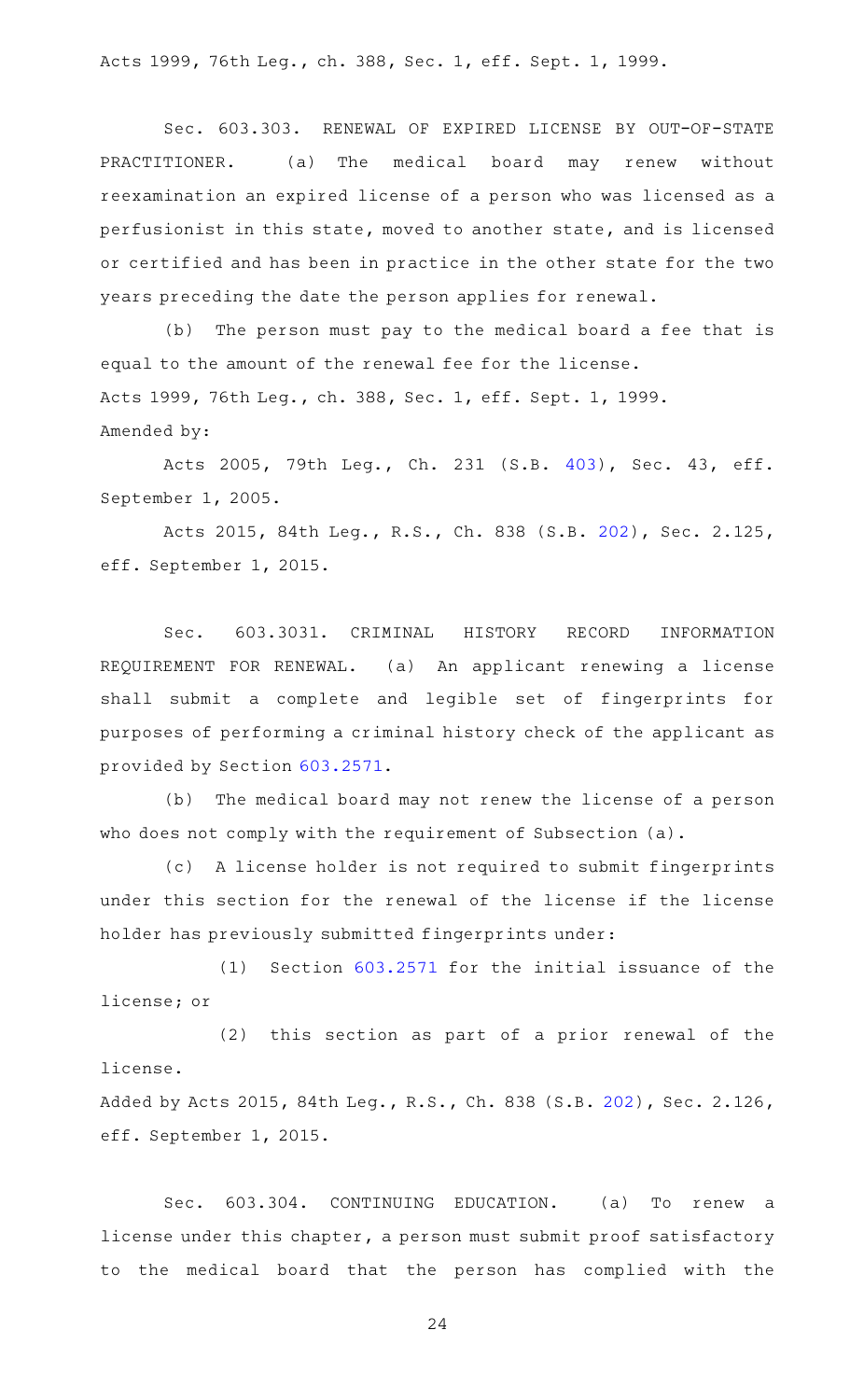continuing education requirements prescribed by the medical board.

(b) The medical board shall establish continuing education programs for licensed perfusionists and provisionally licensed perfusionists under this chapter. The standards of the programs must be at least as stringent as the standards of the American Board of Cardiovascular Perfusion or its successor.

 $(c)$  The medical board shall:

(1) establish a minimum number of hours of continuing education required for license renewal under this chapter; and

(2) develop a process to evaluate and approve continuing education courses.

(d) The medical board shall identify key factors for a license holder's competent performance of professional duties. The medical board shall adopt a procedure to assess a license holder 's participation in continuing education programs. Acts 1999, 76th Leg., ch. 388, Sec. 1, eff. Sept. 1, 1999. Amended by:

Acts 2005, 79th Leg., Ch. 231 (S.B. [403\)](http://www.legis.state.tx.us/tlodocs/79R/billtext/html/SB00403F.HTM), Sec. 44, eff. September 1, 2005.

Acts 2015, 84th Leg., R.S., Ch. 1 (S.B. [219](http://www.legis.state.tx.us/tlodocs/84R/billtext/html/SB00219F.HTM)), Sec. 5.178, eff. April 2, 2015.

Acts 2015, 84th Leg., R.S., Ch. 838 (S.B. [202](http://www.legis.state.tx.us/tlodocs/84R/billtext/html/SB00202F.HTM)), Sec. 2.127, eff. September 1, 2015.

Sec. 603.305. GROUNDS FOR REFUSING RENEWAL. The medical board may refuse to renew the license of a person who fails to pay an administrative penalty imposed under Subchapter K unless enforcement of the penalty is stayed or a court has ordered that the administrative penalty is not owed.

Added by Acts 2005, 79th Leg., Ch. 231 (S.B. [403](http://www.legis.state.tx.us/tlodocs/79R/billtext/html/SB00403F.HTM)), Sec. 45, eff. September 1, 2005.

Amended by:

Acts 2015, 84th Leg., R.S., Ch. 838 (S.B. [202](http://www.legis.state.tx.us/tlodocs/84R/billtext/html/SB00202F.HTM)), Sec. 2.128, eff. September 1, 2015.

Sec. 603.306. REFUSAL FOR VIOLATION OF BOARD ORDER. The medical board may refuse to renew a license issued under this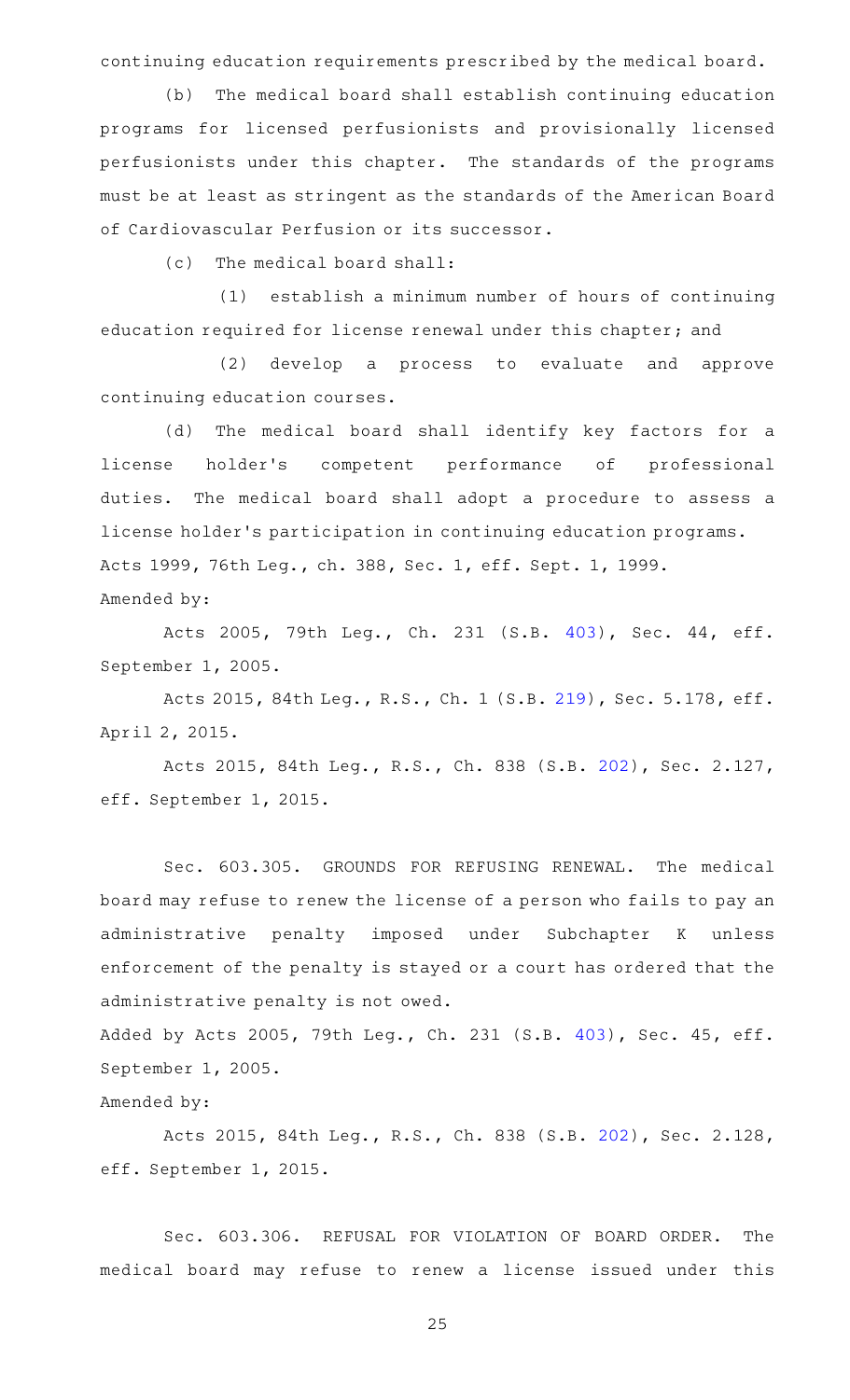chapter if the license holder is in violation of a medical board order.

Added by Acts 2017, 85th Leg., R.S., Ch. 567 (S.B. [674\)](http://www.legis.state.tx.us/tlodocs/85R/billtext/html/SB00674F.HTM), Sec. 15, eff. September 1, 2017.

SUBCHAPTER H. PRACTICE BY LICENSE HOLDER

Sec. 603.351. DISPLAY OF LICENSE. A person licensed under this chapter shall:

(1) display the person's license certificate in an appropriate and public manner; or

(2) maintain a copy of the person's license certificate in the appropriate records of any health care facility in which the license holder provides services. Acts 1999, 76th Leg., ch. 388, Sec. 1, eff. Sept. 1, 1999.

Sec. 603.352. LICENSE HOLDER INFORMATION. A person licensed under this chapter shall keep the medical board informed of any change in the license holder 's address. Acts 1999, 76th Leg., ch. 388, Sec. 1, eff. Sept. 1, 1999.

Amended by:

Acts 2015, 84th Leg., R.S., Ch. 838 (S.B. [202](http://www.legis.state.tx.us/tlodocs/84R/billtext/html/SB00202F.HTM)), Sec. 2.129, eff. September 1, 2015.

Sec. 603.353. SURRENDER OF LICENSE. A license certificate issued by the medical board is the property of the medical board and shall be surrendered on demand.

Acts 1999, 76th Leg., ch. 388, Sec. 1, eff. Sept. 1, 1999.

Amended by:

Acts 2005, 79th Leg., Ch. 231 (S.B. [403\)](http://www.legis.state.tx.us/tlodocs/79R/billtext/html/SB00403F.HTM), Sec. 46, eff. September 1, 2005.

Acts 2015, 84th Leg., R.S., Ch. 838 (S.B. [202](http://www.legis.state.tx.us/tlodocs/84R/billtext/html/SB00202F.HTM)), Sec. 2.130, eff. September 1, 2015.

Sec. 603.354. CERTIFICATION FROM AMERICAN BOARD OF CARDIOVASCULAR PERFUSION. Unless a person holds a certificate as a certified clinical perfusionist issued by the American Board of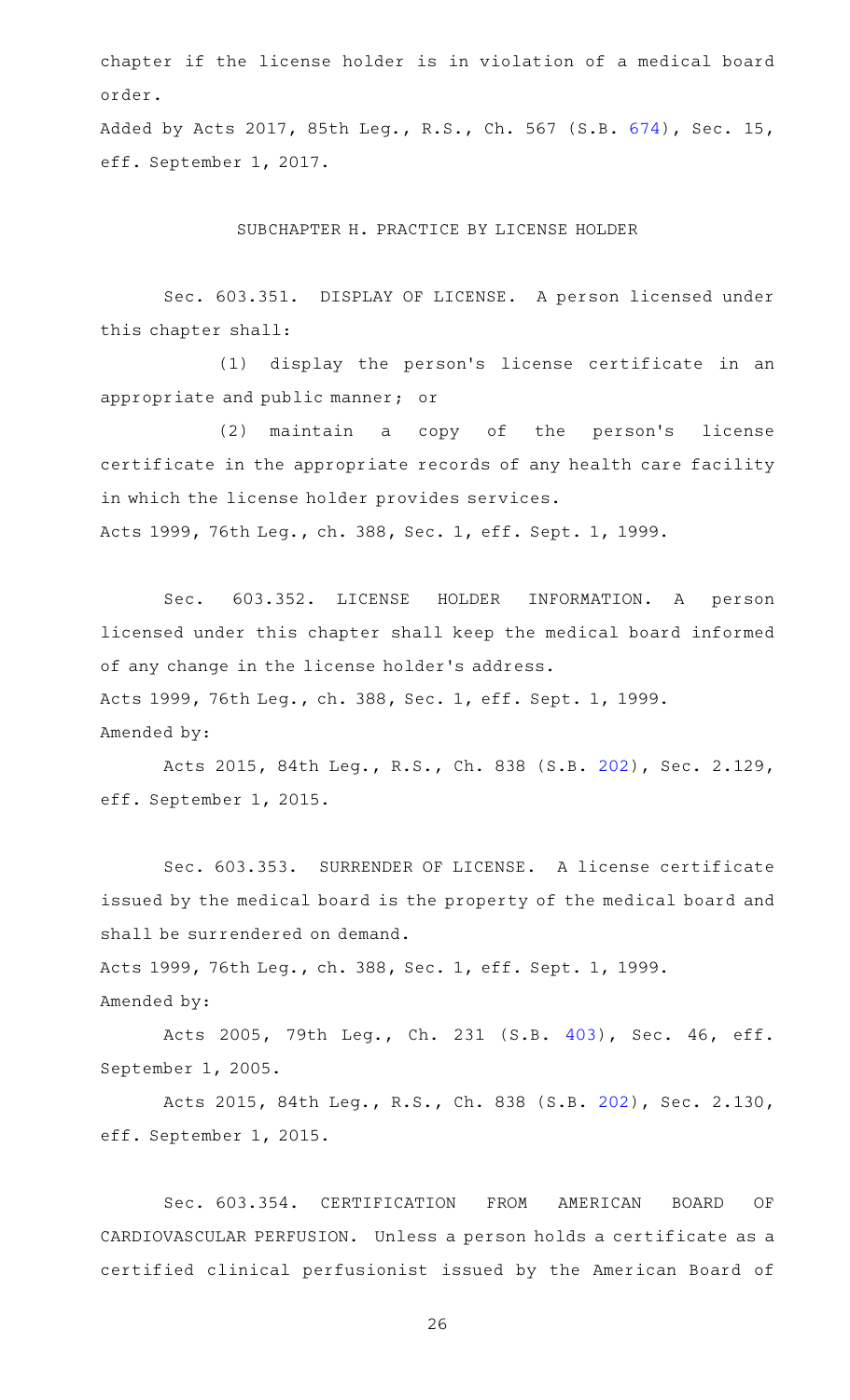Cardiovascular Perfusion, the person may not:

 $(1)$  use the title or represent or imply that the person has the title "certified clinical perfusionist" or use the letters "CCP"; or

(2) use a facsimile of that title to represent or imply that the person is a clinical perfusionist certified by that board. Acts 1999, 76th Leg., ch. 388, Sec. 1, eff. Sept. 1, 1999.

#### SUBCHAPTER I. DISCIPLINARY PROCEDURES

Sec. 603.401. GROUNDS FOR DISCIPLINARY ACTION. If a license holder violates this chapter or a rule or code of ethics adopted under this chapter, the medical board may:

(1) revoke, restrict, or suspend the license;

(2) place on probation the person if the person's license has been suspended;

(3) reprimand the license holder; or

 $(4)$  refuse to renew the license.

Acts 1999, 76th Leg., ch. 388, Sec. 1, eff. Sept. 1, 1999. Amended by:

Acts 2005, 79th Leg., Ch. 231 (S.B. [403\)](http://www.legis.state.tx.us/tlodocs/79R/billtext/html/SB00403F.HTM), Sec. 47, eff. September 1, 2005.

Acts 2015, 84th Leg., R.S., Ch. 838 (S.B. [202](http://www.legis.state.tx.us/tlodocs/84R/billtext/html/SB00202F.HTM)), Sec. 2.131, eff. September 1, 2015.

Sec. 603.402. CONTESTED CASE HEARING. Chapter [2001](http://www.statutes.legis.state.tx.us/GetStatute.aspx?Code=GV&Value=2001), Government Code, and medical board rules for a contested case hearing apply to a proceeding by the medical board under this chapter in which a formal complaint has been filed. Acts 1999, 76th Leg., ch. 388, Sec. 1, eff. Sept. 1, 1999.

Amended by:

Acts 2005, 79th Leg., Ch. 231 (S.B. [403\)](http://www.legis.state.tx.us/tlodocs/79R/billtext/html/SB00403F.HTM), Sec. 48, eff. September 1, 2005.

Acts 2015, 84th Leg., R.S., Ch. 1 (S.B. [219](http://www.legis.state.tx.us/tlodocs/84R/billtext/html/SB00219F.HTM)), Sec. 5.179, eff. April 2, 2015.

Acts 2015, 84th Leg., R.S., Ch. 838 (S.B. [202](http://www.legis.state.tx.us/tlodocs/84R/billtext/html/SB00202F.HTM)), Sec. 2.132, eff. September 1, 2015.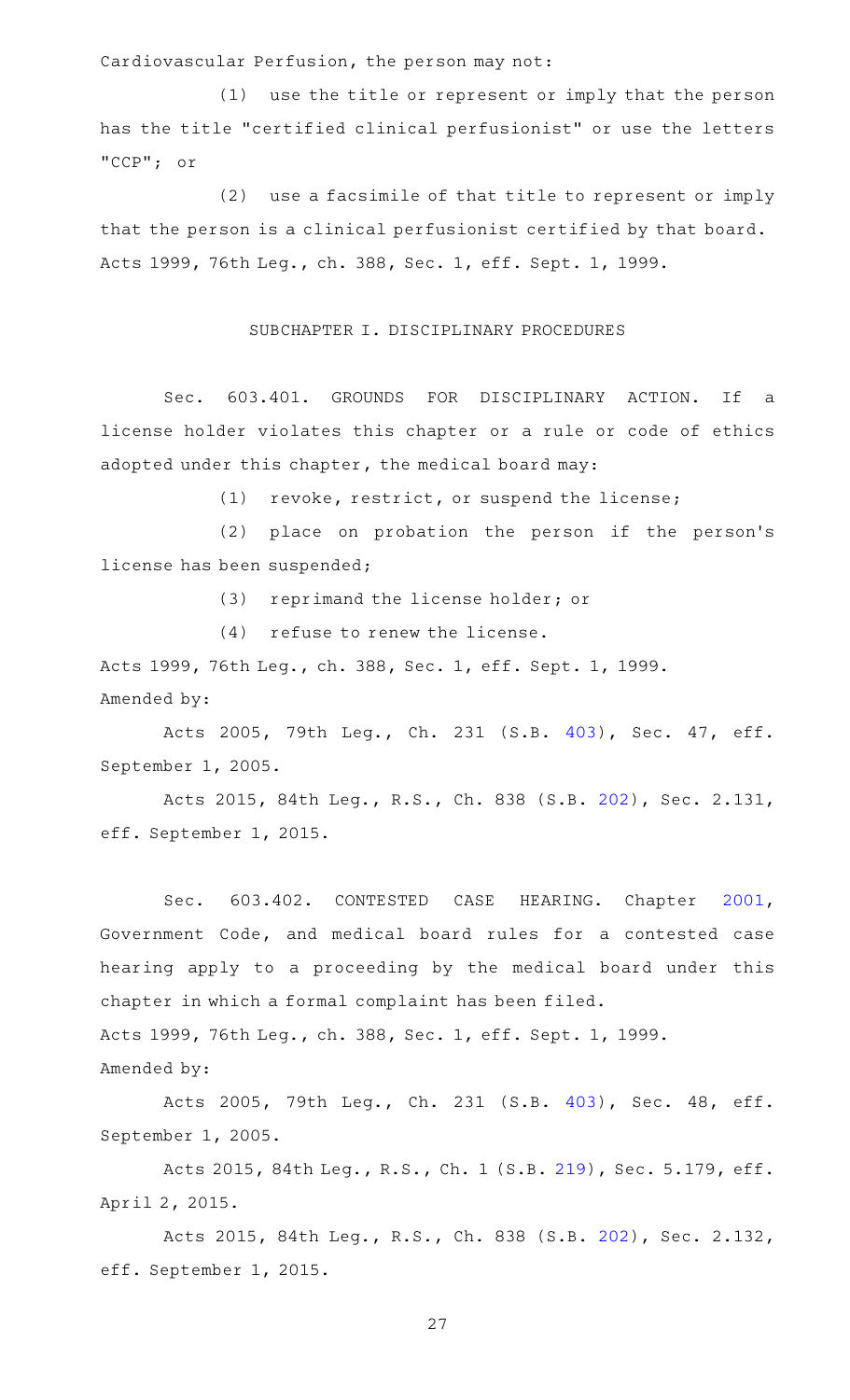Sec. 603.403. ADMINISTRATIVE PROCEDURE. A proceeding under this subchapter to suspend, revoke, or refuse to renew a license is governed by Chapter [2001,](http://www.statutes.legis.state.tx.us/GetStatute.aspx?Code=GV&Value=2001) Government Code. Acts 1999, 76th Leg., ch. 388, Sec. 1, eff. Sept. 1, 1999. Amended by:

Acts 2005, 79th Leg., Ch. 231 (S.B. [403\)](http://www.legis.state.tx.us/tlodocs/79R/billtext/html/SB00403F.HTM), Sec. 49, eff. September 1, 2005.

Sec. 603.404. SANCTIONS. (a) The medical board by rule shall adopt a broad schedule of sanctions for a violation of this chapter.

(b) The State Office of Administrative Hearings shall use the schedule of sanctions for a sanction imposed as the result of a hearing conducted by that office.

Acts 1999, 76th Leg., ch. 388, Sec. 1, eff. Sept. 1, 1999. Amended by:

Acts 2005, 79th Leg., Ch. 231 (S.B. [403\)](http://www.legis.state.tx.us/tlodocs/79R/billtext/html/SB00403F.HTM), Sec. 50, eff. September 1, 2005.

Acts 2015, 84th Leg., R.S., Ch. 838 (S.B. [202](http://www.legis.state.tx.us/tlodocs/84R/billtext/html/SB00202F.HTM)), Sec. 2.133, eff. September 1, 2015.

Sec. 603.405. PROBATION. The medical board may require a person whose license suspension is probated to:

(1) report regularly to the medical board on matters that are the basis of the probation;

(2) limit practice to areas prescribed by the medical board; or

(3) continue the person's professional education until the license holder attains a degree of skill satisfactory to the medical board in those areas that are the basis of the probation. Acts 1999, 76th Leg., ch. 388, Sec. 1, eff. Sept. 1, 1999. Amended by:

Acts 2005, 79th Leg., Ch. 231 (S.B. [403\)](http://www.legis.state.tx.us/tlodocs/79R/billtext/html/SB00403F.HTM), Sec. 51, eff. September 1, 2005.

Acts 2015, 84th Leg., R.S., Ch. 838 (S.B. [202](http://www.legis.state.tx.us/tlodocs/84R/billtext/html/SB00202F.HTM)), Sec. 2.134, eff. September 1, 2015.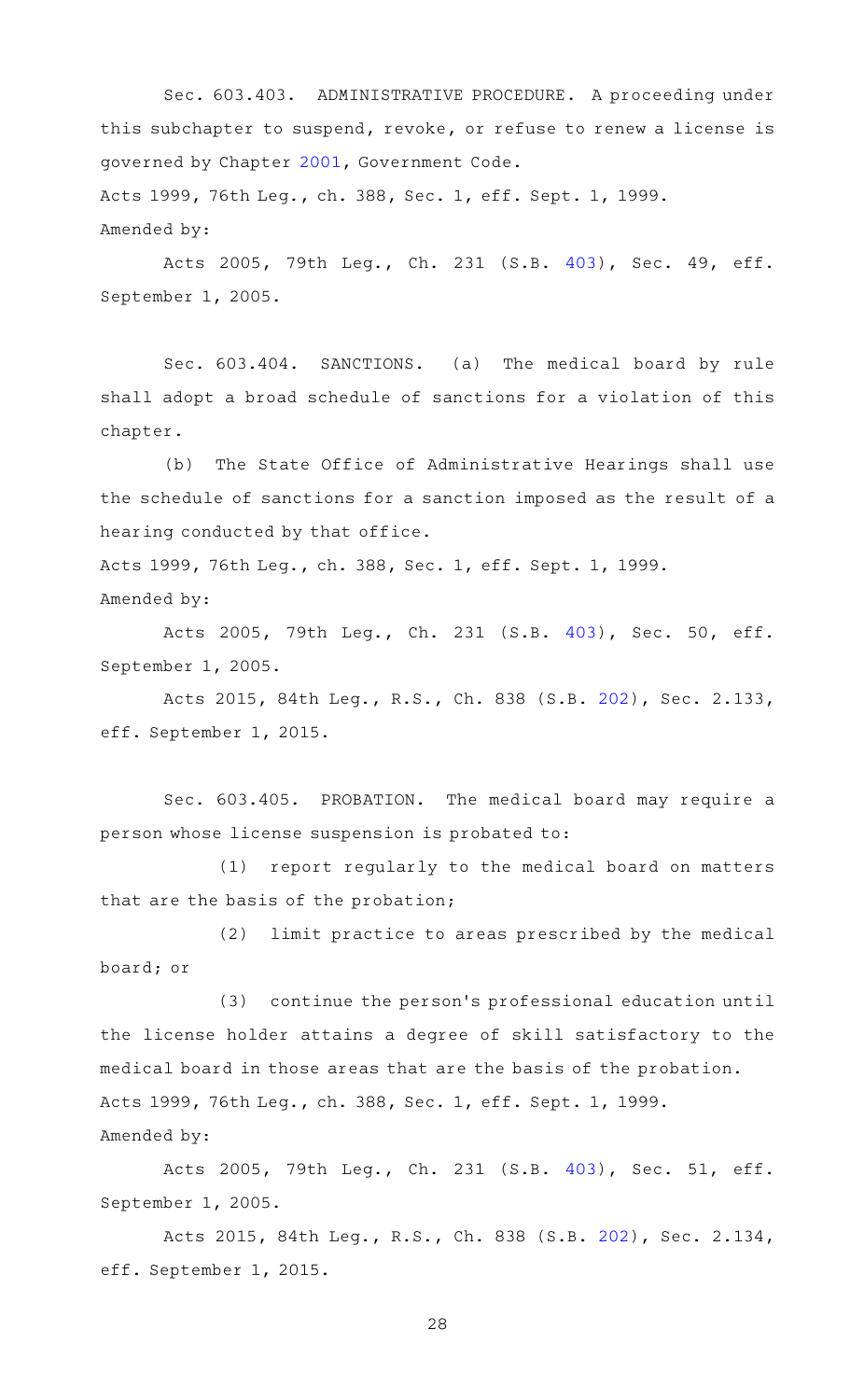Sec. 603.406. MONITORING OF LICENSE HOLDER. (a) The medical board by rule shall develop a system for monitoring a license holder 's compliance with the requirements of this chapter.

(b) Rules adopted under this section must include procedures to:

(1) monitor for compliance a license holder who is ordered by the medical board to perform certain acts; and

(2) identify and monitor license holders who represent a risk to the public.

Acts 1999, 76th Leg., ch. 388, Sec. 1, eff. Sept. 1, 1999. Amended by:

Acts 2005, 79th Leg., Ch. 231 (S.B. [403\)](http://www.legis.state.tx.us/tlodocs/79R/billtext/html/SB00403F.HTM), Sec. 52, eff. September 1, 2005.

Acts 2015, 84th Leg., R.S., Ch. 838 (S.B. [202](http://www.legis.state.tx.us/tlodocs/84R/billtext/html/SB00202F.HTM)), Sec. 2.135, eff. September 1, 2015.

Sec. 603.407. INFORMAL PROCEDURES. (a) The medical board by rule shall adopt procedures governing:

 $(1)$  informal disposition of a contested case under Section [2001.056](http://www.statutes.legis.state.tx.us/GetStatute.aspx?Code=GV&Value=2001.056), Government Code; and

(2) an informal proceeding held in compliance with Section [2001.054](http://www.statutes.legis.state.tx.us/GetStatute.aspx?Code=GV&Value=2001.054), Government Code.

(b) Rules adopted under Subsection (a) must:

(1) provide the complainant, if applicable and permitted by law, an opportunity to be heard;

(2) provide the license holder an opportunity to be heard; and

 $(3)$  require the presence of a representative of the attorney general or the medical board 's legal counsel to advise the medical board or the medical board 's employees.

(c) Chapters [551](http://www.statutes.legis.state.tx.us/GetStatute.aspx?Code=GV&Value=551) and [552,](http://www.statutes.legis.state.tx.us/GetStatute.aspx?Code=GV&Value=552) Government Code, do not apply to an investigation file and investigative information in the possession of or used by the medical board in an informal proceeding under this section.

Acts 1999, 76th Leg., ch. 388, Sec. 1, eff. Sept. 1, 1999. Amended by: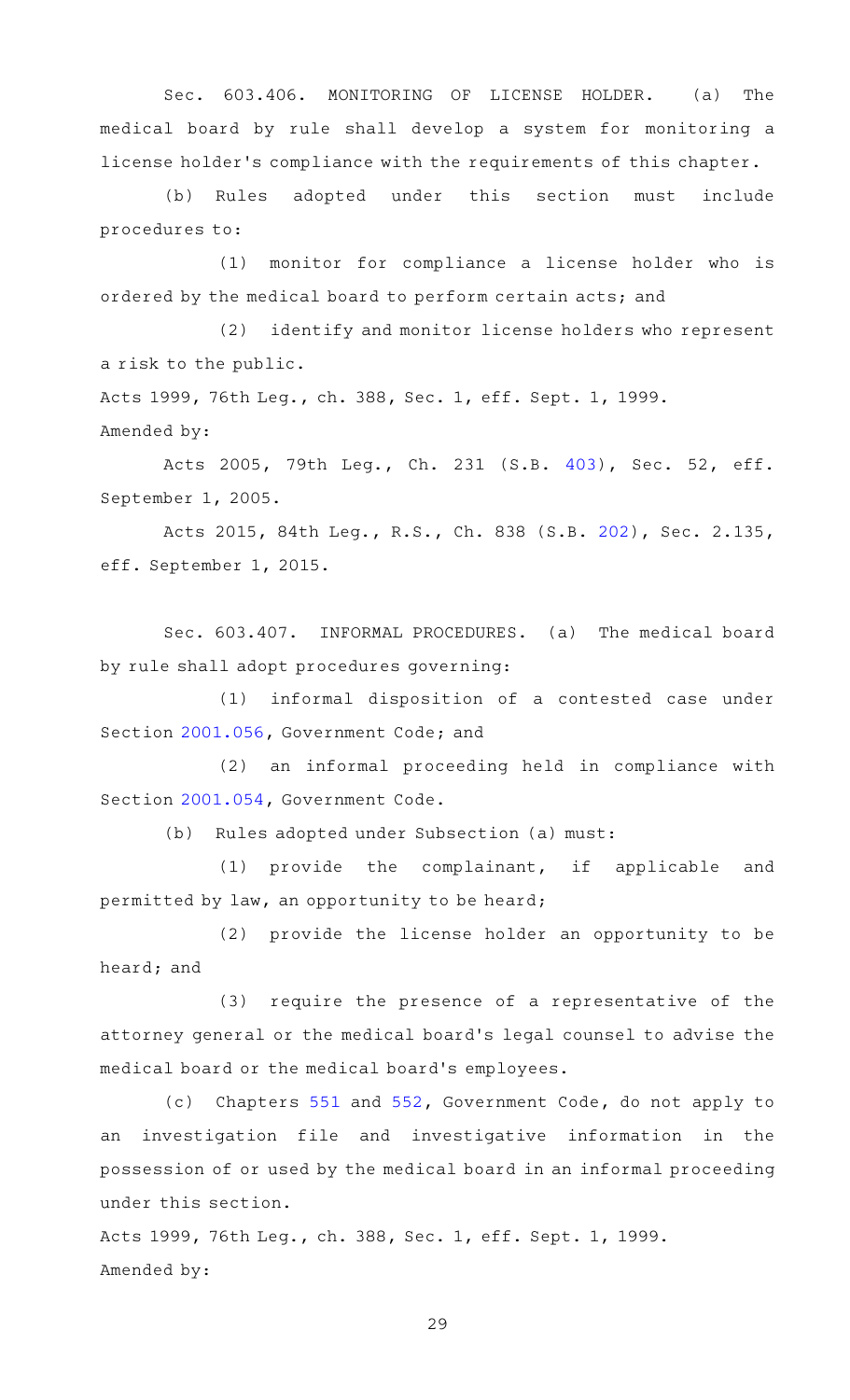Acts 2005, 79th Leg., Ch. 231 (S.B. [403\)](http://www.legis.state.tx.us/tlodocs/79R/billtext/html/SB00403F.HTM), Sec. 53, eff. September 1, 2005.

Acts 2015, 84th Leg., R.S., Ch. 838 (S.B. [202](http://www.legis.state.tx.us/tlodocs/84R/billtext/html/SB00202F.HTM)), Sec. 2.136, eff. September 1, 2015.

Sec. 603.408. EMERGENCY SUSPENSION. (a) The medical board or a three-member panel of medical board members designated by the president of the medical board shall temporarily suspend the license of a license holder if the medical board or panel determines from the evidence or information presented to it that continued practice by the license holder would constitute a continuing and imminent threat to the public welfare.

(b) A license may be suspended under this section without notice or hearing on the complaint if:

(1) action is taken to initiate proceedings for a hearing before the State Office of Administrative Hearings simultaneously with the temporary suspension; and

 $(2)$  a hearing is held as soon as practicable under this chapter and Chapter [2001,](http://www.statutes.legis.state.tx.us/GetStatute.aspx?Code=GV&Value=2001) Government Code.

(c) The State Office of Administrative Hearings shall hold a preliminary hearing not later than the 14th day after the date of the temporary suspension to determine if there is probable cause to believe that a continuing and imminent threat to the public welfare still exists. A final hearing on the matter shall be held not later than the 61st day after the date of the temporary suspension. Added by Acts 2003, 78th Leg., ch. 326, Sec. 17, eff. Sept. 1, 2003. Amended by:

Acts 2005, 79th Leg., Ch. 231 (S.B. [403\)](http://www.legis.state.tx.us/tlodocs/79R/billtext/html/SB00403F.HTM), Sec. 54, eff. September 1, 2005.

Acts 2015, 84th Leg., R.S., Ch. 838 (S.B. [202](http://www.legis.state.tx.us/tlodocs/84R/billtext/html/SB00202F.HTM)), Sec. 2.137, eff. September 1, 2015.

Sec. 603.409. REFUND. (a) Subject to Subsection (b), the medical board may order a license holder to pay a refund to a consumer as provided in an agreement resulting from an informal settlement conference instead of or in addition to imposing an administrative penalty under this chapter.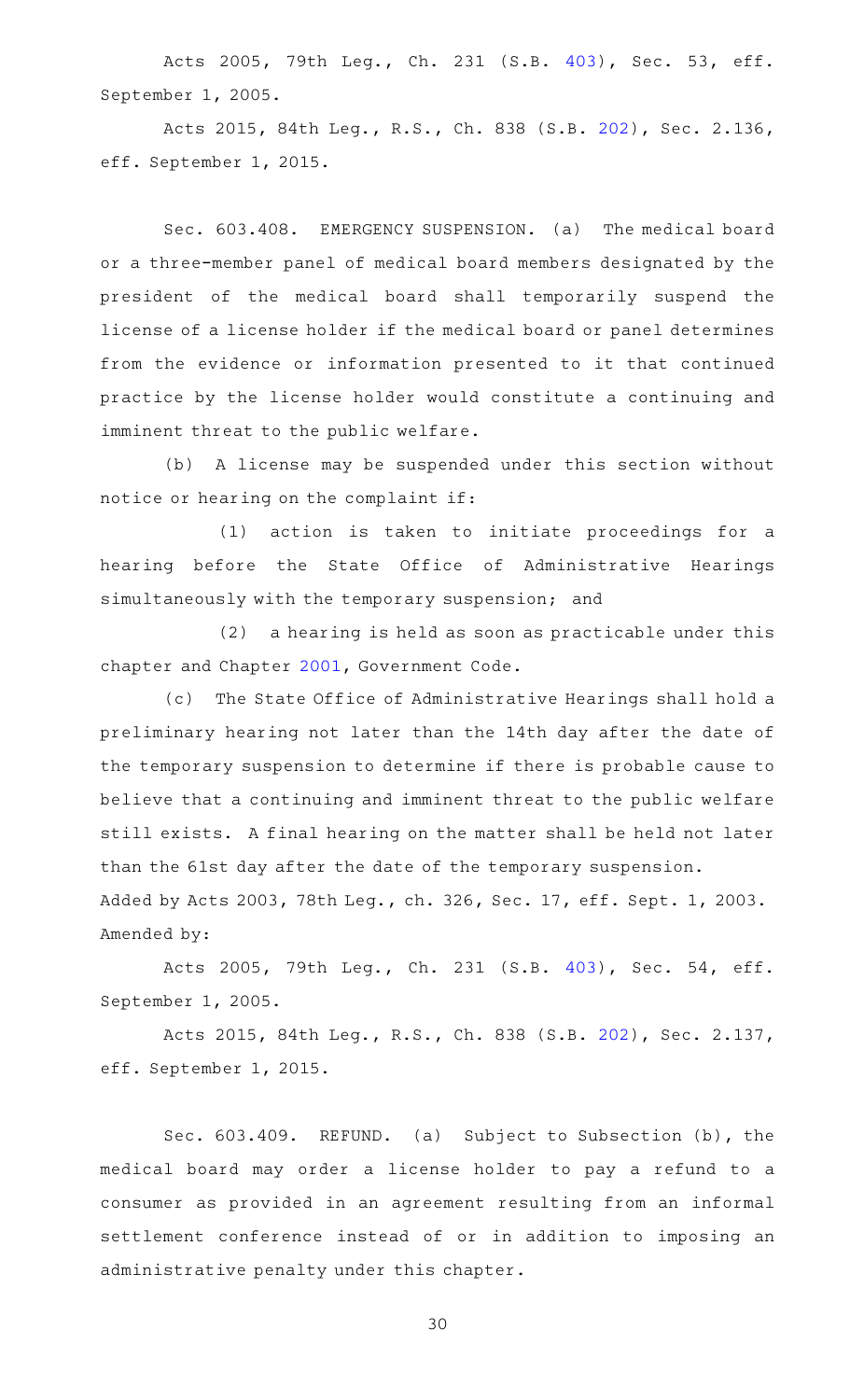(b) The amount of a refund ordered as provided in an agreement resulting from an informal settlement conference may not exceed the amount the consumer paid to the license holder for a service regulated by this chapter. The medical board may not require payment of other damages or estimate harm in a refund order. Added by Acts 2005, 79th Leg., Ch. 231 (S.B. [403](http://www.legis.state.tx.us/tlodocs/79R/billtext/html/SB00403F.HTM)), Sec. 55, eff. September 1, 2005.

Amended by:

Acts 2015, 84th Leg., R.S., Ch. 838 (S.B. [202](http://www.legis.state.tx.us/tlodocs/84R/billtext/html/SB00202F.HTM)), Sec. 2.138, eff. September 1, 2015.

# SUBCHAPTER J. PENALTIES AND ENFORCEMENT PROVISIONS

Sec. 603.451. INJUNCTION. (a) The medical board may request the attorney general or the appropriate county or district attorney to commence an action to enjoin a violation of this chapter.

(b) The remedy provided by this section is in addition to any other action authorized by law.

Acts 1999, 76th Leg., ch. 388, Sec. 1, eff. Sept. 1, 1999.

Amended by:

Acts 2005, 79th Leg., Ch. 231 (S.B. [403\)](http://www.legis.state.tx.us/tlodocs/79R/billtext/html/SB00403F.HTM), Sec. 56, eff. September 1, 2005.

Acts 2015, 84th Leg., R.S., Ch. 838 (S.B. [202](http://www.legis.state.tx.us/tlodocs/84R/billtext/html/SB00202F.HTM)), Sec. 2.139, eff. September 1, 2015.

Sec. 603.4515. CIVIL PENALTY. (a) A person who violates this chapter or a rule adopted or an order issued under this chapter is liable for a civil penalty not to exceed \$5,000 a day.

(b) At the request of the medical board, the attorney general shall bring an action to recover a civil penalty authorized under this section.

Added by Acts 2003, 78th Leg., ch. 326, Sec. 18, eff. Sept. 1, 2003. Amended by:

Acts 2005, 79th Leg., Ch. 231 (S.B. [403\)](http://www.legis.state.tx.us/tlodocs/79R/billtext/html/SB00403F.HTM), Sec. 57, eff. September 1, 2005.

Acts 2015, 84th Leg., R.S., Ch. 1 (S.B. [219](http://www.legis.state.tx.us/tlodocs/84R/billtext/html/SB00219F.HTM)), Sec. 5.180, eff.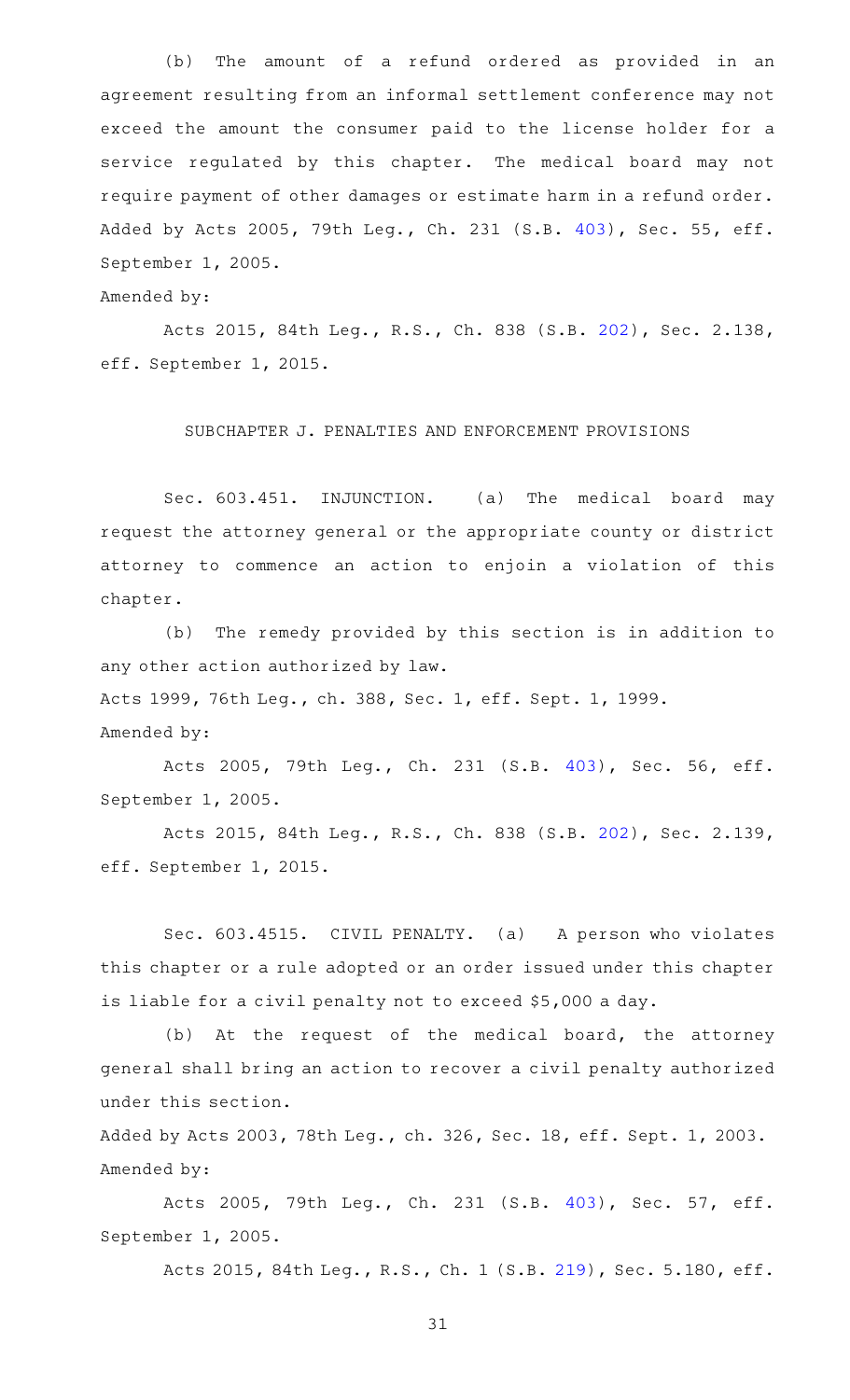April 2, 2015.

Acts 2015, 84th Leg., R.S., Ch. 838 (S.B. [202](http://www.legis.state.tx.us/tlodocs/84R/billtext/html/SB00202F.HTM)), Sec. 2.140, eff. September 1, 2015.

Sec. 603.452. CRIMINAL PENALTY. (a) A person commits an offense if the person knowingly violates Section [603.251](http://www.statutes.legis.state.tx.us/GetStatute.aspx?Code=OC&Value=603.251) or [603.354.](http://www.statutes.legis.state.tx.us/GetStatute.aspx?Code=OC&Value=603.354)

(b) An offense under this section is a Class B misdemeanor. Acts 1999, 76th Leg., ch. 388, Sec. 1, eff. Sept. 1, 1999.

Sec. 603.453. CEASE AND DESIST ORDER. (a) If it appears to the medical board that a person who is not licensed under this chapter is violating this chapter, a rule adopted under this chapter, or another state statute or rule relating to the practice of perfusion, the medical board after notice and an opportunity for a hearing may issue a cease and desist order prohibiting the person from engaging in the activity.

(b) A violation of an order under this section constitutes grounds for imposing an administrative penalty under this chapter. Added by Acts 2005, 79th Leg., Ch. 231 (S.B. [403](http://www.legis.state.tx.us/tlodocs/79R/billtext/html/SB00403F.HTM)), Sec. 58, eff. September 1, 2005.

Amended by:

Acts 2015, 84th Leg., R.S., Ch. 1 (S.B. [219](http://www.legis.state.tx.us/tlodocs/84R/billtext/html/SB00219F.HTM)), Sec. 5.181, eff. April 2, 2015.

Acts 2015, 84th Leg., R.S., Ch. 838 (S.B. [202](http://www.legis.state.tx.us/tlodocs/84R/billtext/html/SB00202F.HTM)), Sec. 2.141, eff. September 1, 2015.

# SUBCHAPTER K. ADMINISTRATIVE PENALTY

Sec. 603.501. IMPOSITION OF ADMINISTRATIVE PENALTY. The medical board may impose an administrative penalty on a person licensed under this chapter who violates this chapter or a rule or order adopted under this chapter.

Added by Acts 2003, 78th Leg., ch. 326, Sec. 19, eff. Sept. 1, 2003. Amended by:

Acts 2005, 79th Leg., Ch. 231 (S.B. [403\)](http://www.legis.state.tx.us/tlodocs/79R/billtext/html/SB00403F.HTM), Sec. 59, eff. September 1, 2005.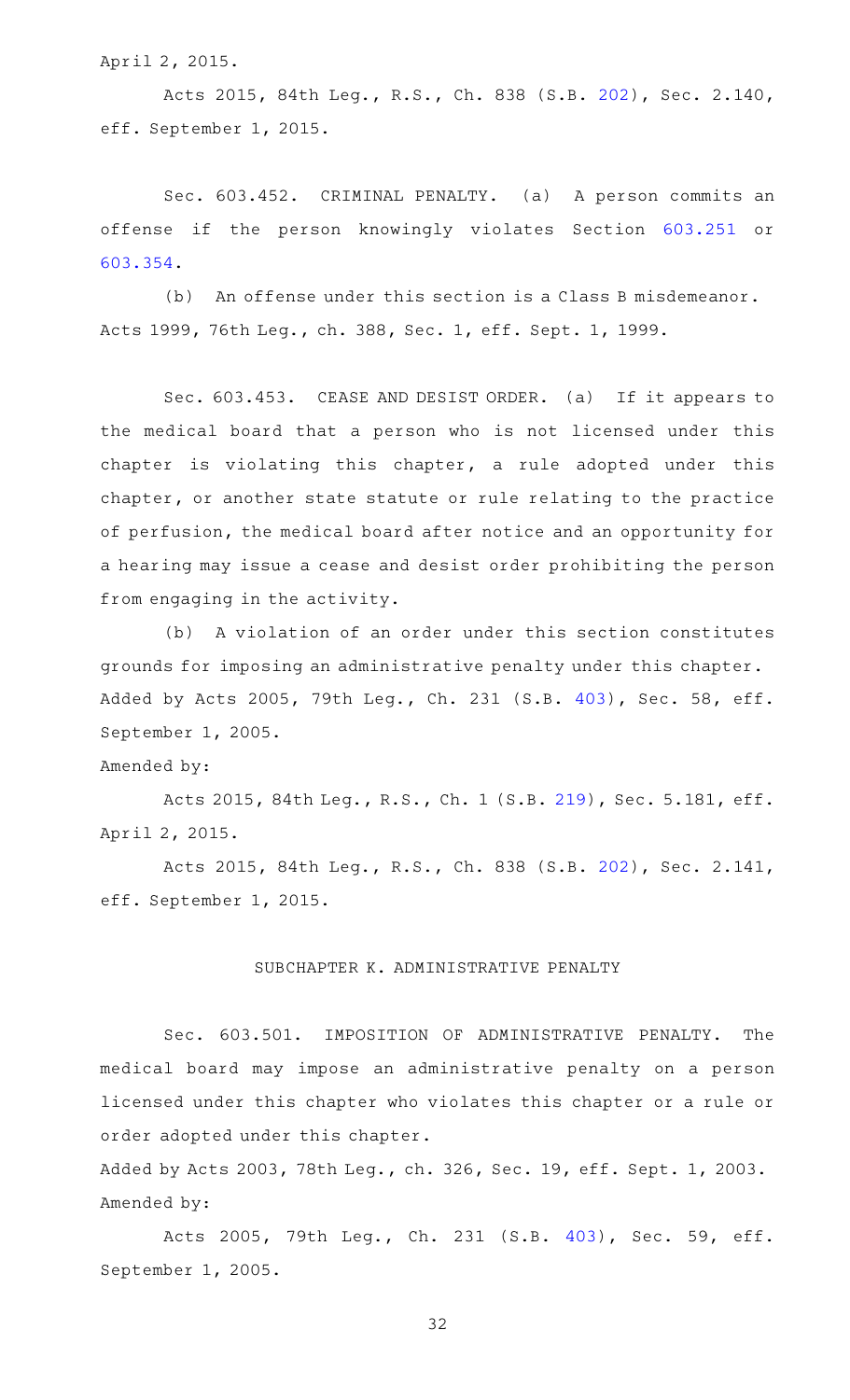Acts 2015, 84th Leg., R.S., Ch. 838 (S.B. [202](http://www.legis.state.tx.us/tlodocs/84R/billtext/html/SB00202F.HTM)), Sec. 2.142, eff. September 1, 2015.

Sec. 603.502. AMOUNT OF ADMINISTRATIVE PENALTY. (a) The amount of the administrative penalty may not be less than \$50 or more than \$5,000 for each violation. Each day a violation continues or occurs is a separate violation for the purpose of imposing a penalty.

 $(b)$  The amount shall be based on:

 $(1)$  the seriousness of the violation, including the nature, circumstances, extent, and gravity of the violation;

 $(2)$  the economic harm caused by the violation;

- $(3)$  the history of previous violations;
- $(4)$  the amount necessary to deter a future violation;
- $(5)$  efforts to correct the violation; and
- (6) any other matter that justice may require.

(c) The medical board by rule shall adopt an administrative penalty schedule based on the criteria listed in Subsection (b) for violations of this chapter or applicable rules to ensure that the amounts of penalties imposed are appropriate to the violation. The medical board shall provide the administrative penalty schedule to the public on request.

Added by Acts 2003, 78th Leg., ch. 326, Sec. 19, eff. Sept. 1, 2003. Amended by:

Acts 2005, 79th Leg., Ch. 231 (S.B. [403\)](http://www.legis.state.tx.us/tlodocs/79R/billtext/html/SB00403F.HTM), Sec. 60, eff. September 1, 2005.

Acts 2015, 84th Leg., R.S., Ch. 1 (S.B. [219](http://www.legis.state.tx.us/tlodocs/84R/billtext/html/SB00219F.HTM)), Sec. 5.182, eff. April 2, 2015.

Acts 2015, 84th Leg., R.S., Ch. 838 (S.B. [202](http://www.legis.state.tx.us/tlodocs/84R/billtext/html/SB00202F.HTM)), Sec. 2.143, eff. September 1, 2015.

Sec. 603.503. NOTICE OF VIOLATION AND PENALTY. If the medical board determines that a violation occurred, the medical board shall give written notice of the violation to the person. The notice must:

 $(1)$  include a brief summary of the alleged violation;

(2) state the amount of the recommended administrative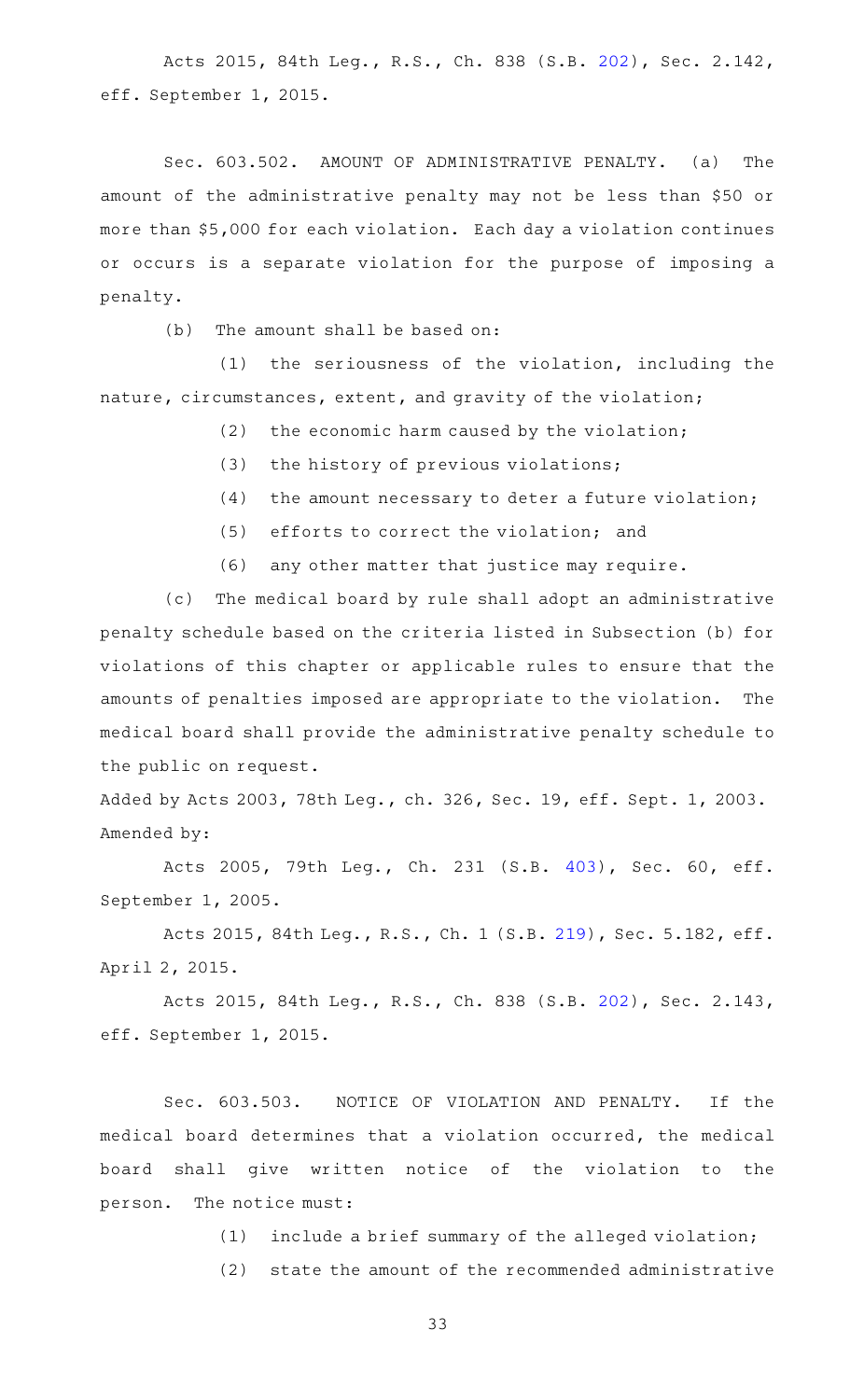### penalty; and

(3) inform the person of the person's right to a hearing on the occurrence of the violation, the amount of the penalty, or both.

Added by Acts 2003, 78th Leg., ch. 326, Sec. 19, eff. Sept. 1, 2003. Amended by:

Acts 2005, 79th Leg., Ch. 231 (S.B. [403\)](http://www.legis.state.tx.us/tlodocs/79R/billtext/html/SB00403F.HTM), Sec. 61, eff. September 1, 2005.

Acts 2015, 84th Leg., R.S., Ch. 1 (S.B. [219](http://www.legis.state.tx.us/tlodocs/84R/billtext/html/SB00219F.HTM)), Sec. 5.183, eff. April 2, 2015.

Acts 2015, 84th Leg., R.S., Ch. 838 (S.B. [202](http://www.legis.state.tx.us/tlodocs/84R/billtext/html/SB00202F.HTM)), Sec. 2.144, eff. September 1, 2015.

Sec. 603.504. PENALTY TO BE PAID OR HEARING REQUESTED. (a) Within 10 days after the date the person receives the notice, the person in writing may:

(1) accept the determination and recommended administrative penalty of the medical board; or

 $(2)$  make a request for a hearing on the occurrence of the violation, the amount of the penalty, or both.

(b) If the person accepts the determination and recommended penalty of the medical board, the medical board by order shall approve the determination and impose the recommended penalty. Added by Acts 2003, 78th Leg., ch. 326, Sec. 19, eff. Sept. 1, 2003. Amended by:

Acts 2005, 79th Leg., Ch. 231 (S.B. [403\)](http://www.legis.state.tx.us/tlodocs/79R/billtext/html/SB00403F.HTM), Sec. 62, eff. September 1, 2005.

Acts 2015, 84th Leg., R.S., Ch. 1 (S.B. [219](http://www.legis.state.tx.us/tlodocs/84R/billtext/html/SB00219F.HTM)), Sec. 5.184, eff. April 2, 2015.

Acts 2015, 84th Leg., R.S., Ch. 838 (S.B. [202](http://www.legis.state.tx.us/tlodocs/84R/billtext/html/SB00202F.HTM)), Sec. 2.145, eff. September 1, 2015.

Sec. 603.505. HEARING. (a) If the person requests a hearing or fails to respond in a timely manner to the notice, the medical board shall set a hearing and give written notice of the hearing to the person.

(b) An administrative law judge of the State Office of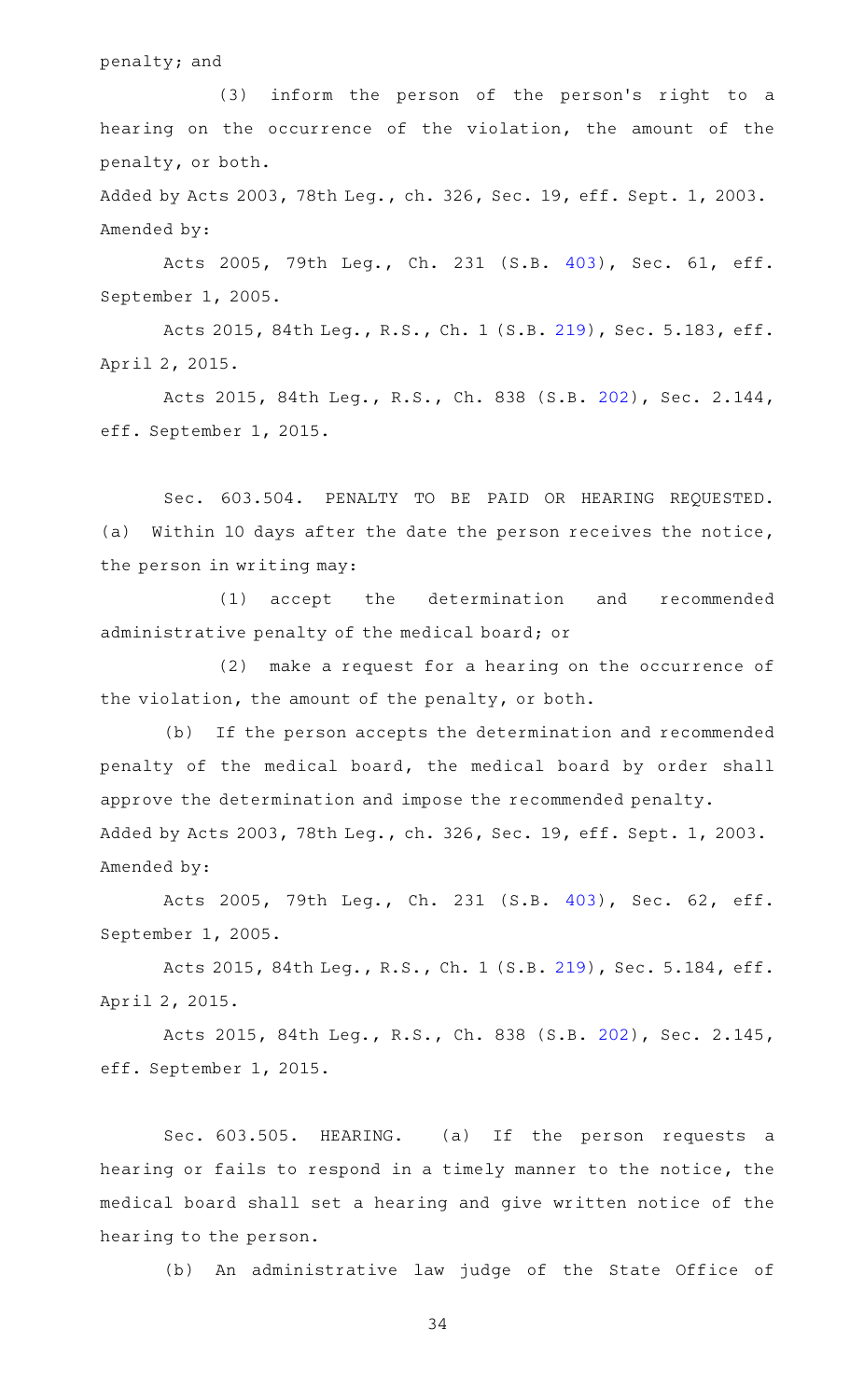Administrative Hearings shall hold the hearing.

(c) The administrative law judge shall make findings of fact and conclusions of law and promptly issue to the medical board a proposal for a decision about the occurrence of the violation and the amount of a proposed administrative penalty.

Added by Acts 2003, 78th Leg., ch. 326, Sec. 19, eff. Sept. 1, 2003. Amended by:

Acts 2005, 79th Leg., Ch. 231 (S.B. [403\)](http://www.legis.state.tx.us/tlodocs/79R/billtext/html/SB00403F.HTM), Sec. 63, eff. September 1, 2005.

Acts 2015, 84th Leg., R.S., Ch. 1 (S.B. [219](http://www.legis.state.tx.us/tlodocs/84R/billtext/html/SB00219F.HTM)), Sec. 5.185, eff. April 2, 2015.

Acts 2015, 84th Leg., R.S., Ch. 838 (S.B. [202](http://www.legis.state.tx.us/tlodocs/84R/billtext/html/SB00202F.HTM)), Sec. 2.146, eff. September 1, 2015.

Sec. 603.506. DECISION BY MEDICAL BOARD. (a) Based on the findings of fact, conclusions of law, and proposal for decision, the medical board by order may determine that:

(1) a violation occurred and impose an administrative penalty; or

 $(2)$  a violation did not occur.

(b) The notice of the medical board's order given to the person must include a statement of the right of the person to judicial review of the order.

Added by Acts 2003, 78th Leg., ch. 326, Sec. 19, eff. Sept. 1, 2003. Amended by:

Acts 2005, 79th Leg., Ch. 231 (S.B. [403\)](http://www.legis.state.tx.us/tlodocs/79R/billtext/html/SB00403F.HTM), Sec. 64, eff. September 1, 2005.

Acts 2015, 84th Leg., R.S., Ch. 1 (S.B. [219](http://www.legis.state.tx.us/tlodocs/84R/billtext/html/SB00219F.HTM)), Sec. 5.186, eff. April 2, 2015.

Acts 2015, 84th Leg., R.S., Ch. 838 (S.B. [202](http://www.legis.state.tx.us/tlodocs/84R/billtext/html/SB00202F.HTM)), Sec. 2.147, eff. September 1, 2015.

Sec. 603.507. OPTIONS FOLLOWING DECISION: PAY OR APPEAL. (a) Within 30 days after the date the medical board's order becomes final, the person shall:

 $(1)$  pay the administrative penalty; or

(2) file a petition for judicial review contesting the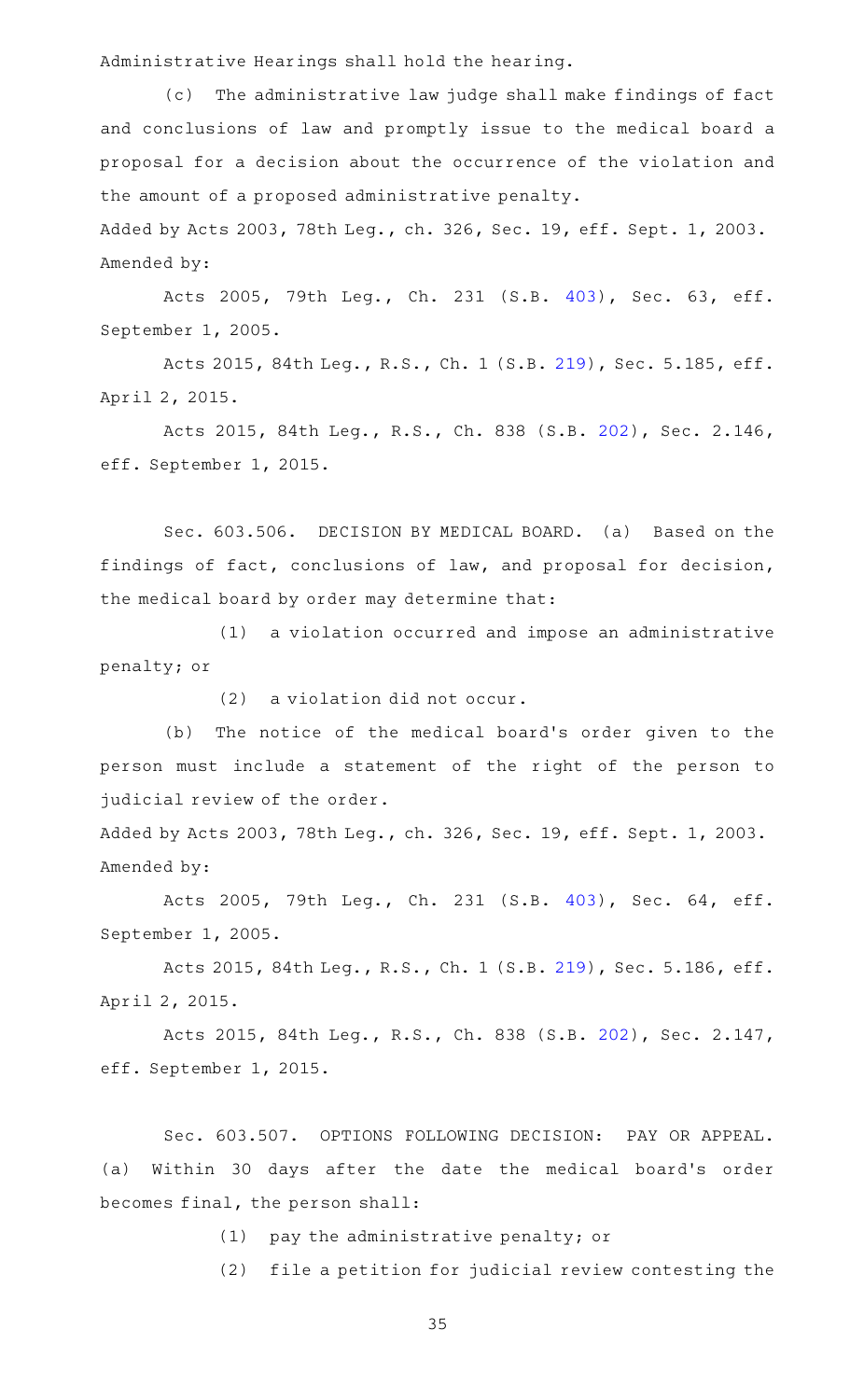occurrence of the violation, the amount of the penalty, or both.

(b) Within the 30-day period prescribed by Subsection (a), a person who files a petition for judicial review may:

 $(1)$  stay enforcement of the penalty by:

(A) paying the penalty to the court for placement in an escrow account; or

(B) giving the court a supersedeas bond approved by the court that:

 $(i)$  is for the amount of the penalty; and

(ii) is effective until all judicial review of the medical board's order is final; or

(2) request the court to stay enforcement of the penalty by:

(A) filing with the court a sworn affidavit of the person stating that the person is financially unable to pay the penalty and is financially unable to give the supersedeas bond; and

(B) giving a copy of the affidavit to the medical board by certified mail.

(c) If the medical board receives a copy of an affidavit under Subsection (b)(2), the medical board may file with the court, within five days after the date the copy is received, a contest to the affidavit.

(d) The court shall hold a hearing on the facts alleged in the affidavit as soon as practicable and shall stay the enforcement of the penalty on finding that the alleged facts are true. The person who files an affidavit has the burden of proving that the person is financially unable to pay the penalty and to give a supersedeas bond.

Added by Acts 2003, 78th Leg., ch. 326, Sec. 19, eff. Sept. 1, 2003. Amended by:

Acts 2005, 79th Leg., Ch. 231 (S.B. [403\)](http://www.legis.state.tx.us/tlodocs/79R/billtext/html/SB00403F.HTM), Sec. 65, eff. September 1, 2005.

Acts 2015, 84th Leg., R.S., Ch. 1 (S.B. [219](http://www.legis.state.tx.us/tlodocs/84R/billtext/html/SB00219F.HTM)), Sec. 5.187, eff. April 2, 2015.

Acts 2015, 84th Leg., R.S., Ch. 838 (S.B. [202](http://www.legis.state.tx.us/tlodocs/84R/billtext/html/SB00202F.HTM)), Sec. 2.148, eff. September 1, 2015.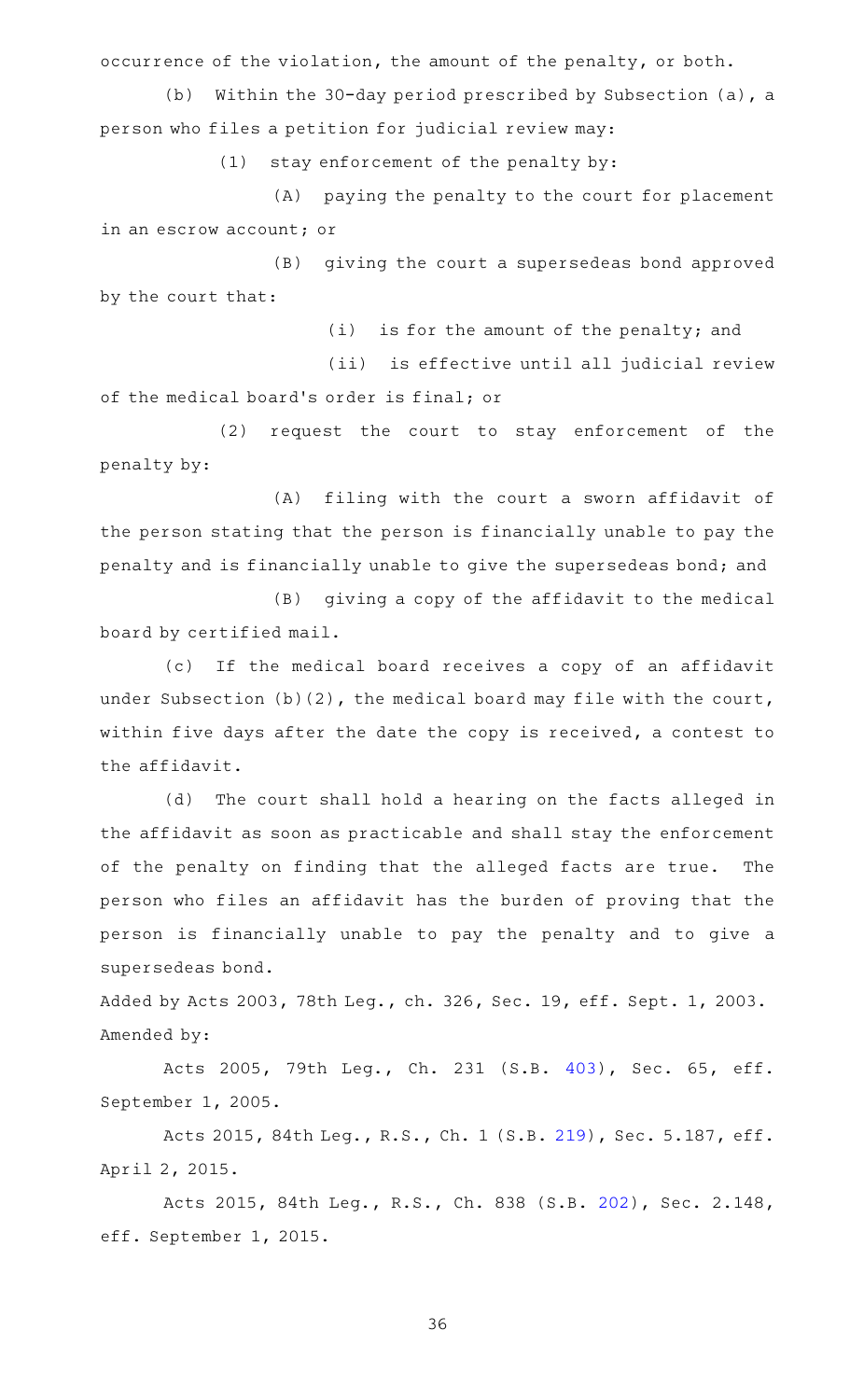Sec. 603.508. COLLECTION OF PENALTY. (a) If the person does not pay the administrative penalty and the enforcement of the penalty is not stayed, the penalty may be collected.

(b) The attorney general may sue to collect the penalty. Added by Acts 2003, 78th Leg., ch. 326, Sec. 19, eff. Sept. 1, 2003.

Sec. 603.509. DETERMINATION BY COURT. (a) If the court sustains the determination that a violation occurred, the court may uphold or reduce the amount of the administrative penalty and order the person to pay the full or reduced amount of the penalty.

(b) If the court does not sustain the finding that a violation occurred, the court shall order that a penalty is not owed.

Added by Acts 2003, 78th Leg., ch. 326, Sec. 19, eff. Sept. 1, 2003.

Sec. 603.510. REMITTANCE OF PENALTY AND INTEREST. (a) If the person paid the administrative penalty and if the amount of the penalty is reduced or the penalty is not upheld by the court, the court shall order, when the court 's judgment becomes final, that the appropriate amount plus accrued interest be remitted to the person.

(b) The interest accrues at the rate charged on loans to depository institutions by the New York Federal Reserve Bank.

(c) The interest shall be paid for the period beginning on the date the penalty is paid and ending on the date the penalty is remitted.

(d) If the person gave a supersedeas bond and the penalty is not upheld by the court, the court shall order, when the court 's judgment becomes final, the release of the bond.

(e) If the person gave a supersedeas bond and the amount of the penalty is reduced, the court shall order the release of the bond after the person pays the reduced amount.

Added by Acts 2003, 78th Leg., ch. 326, Sec. 19, eff. Sept. 1, 2003.

Sec. 603.511. ADMINISTRATIVE PROCEDURE. A proceeding under this subchapter is a contested case under Chapter [2001,](http://www.statutes.legis.state.tx.us/GetStatute.aspx?Code=GV&Value=2001) Government Code.